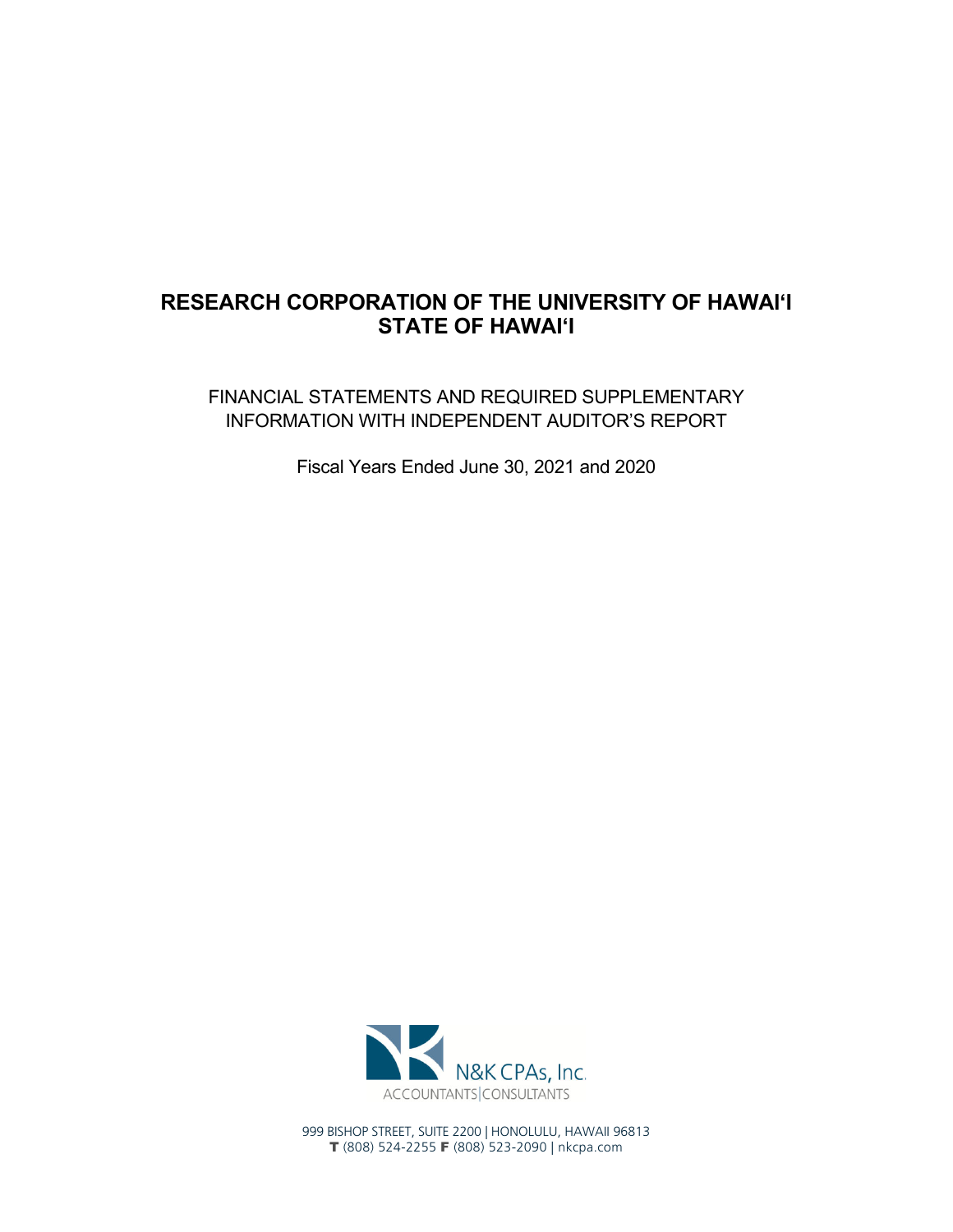## **RESEARCH CORPORATION OF THE UNIVERSITY OF HAWAIʻI**

## **STATE OF HAWAIʻI**

## **TABLE OF CONTENTS**

|                                                                                                                                                                                                                                    | Page      |
|------------------------------------------------------------------------------------------------------------------------------------------------------------------------------------------------------------------------------------|-----------|
| <b>INDEPENDENT AUDITOR'S REPORT</b>                                                                                                                                                                                                | $3 - 4$   |
| <b>MANAGEMENT'S DISCUSSION AND ANALYSIS (UNAUDITED)</b>                                                                                                                                                                            | $5 - 11$  |
| <b>FINANCIAL STATEMENTS</b>                                                                                                                                                                                                        |           |
| <b>Statements of Net Position</b>                                                                                                                                                                                                  | 12        |
| Statements of Revenues, Expenses and Changes in Net Position                                                                                                                                                                       | 13        |
| <b>Statements of Cash Flows</b>                                                                                                                                                                                                    | 14        |
| <b>Notes to Financial Statements</b>                                                                                                                                                                                               | $15 - 30$ |
| <b>REQUIRED</b><br><b>SUPPLEMENTARY</b><br><b>OTHER</b><br><b>THAN</b><br><b>INFORMATION</b><br><b>MANAGEMENT'S DISCUSSION AND ANALYSIS</b>                                                                                        |           |
| Schedule of Changes in Postemployment Health Care and<br>Life Insurance Benefits Liability and Related Ratios (Unaudited)                                                                                                          | 32        |
| INTERNAL CONTROL OVER FINANCIAL REPORTING AND ON<br><b>COMPLIANCE AND OTHER MATTERS</b>                                                                                                                                            |           |
| Independent Auditor's Report on Internal Control Over Financial<br>Reporting and on Compliance and Other Matters Based on an<br>Audit of Financial Statements Performed in Accordance with<br><b>Government Auditing Standards</b> | $34 - 35$ |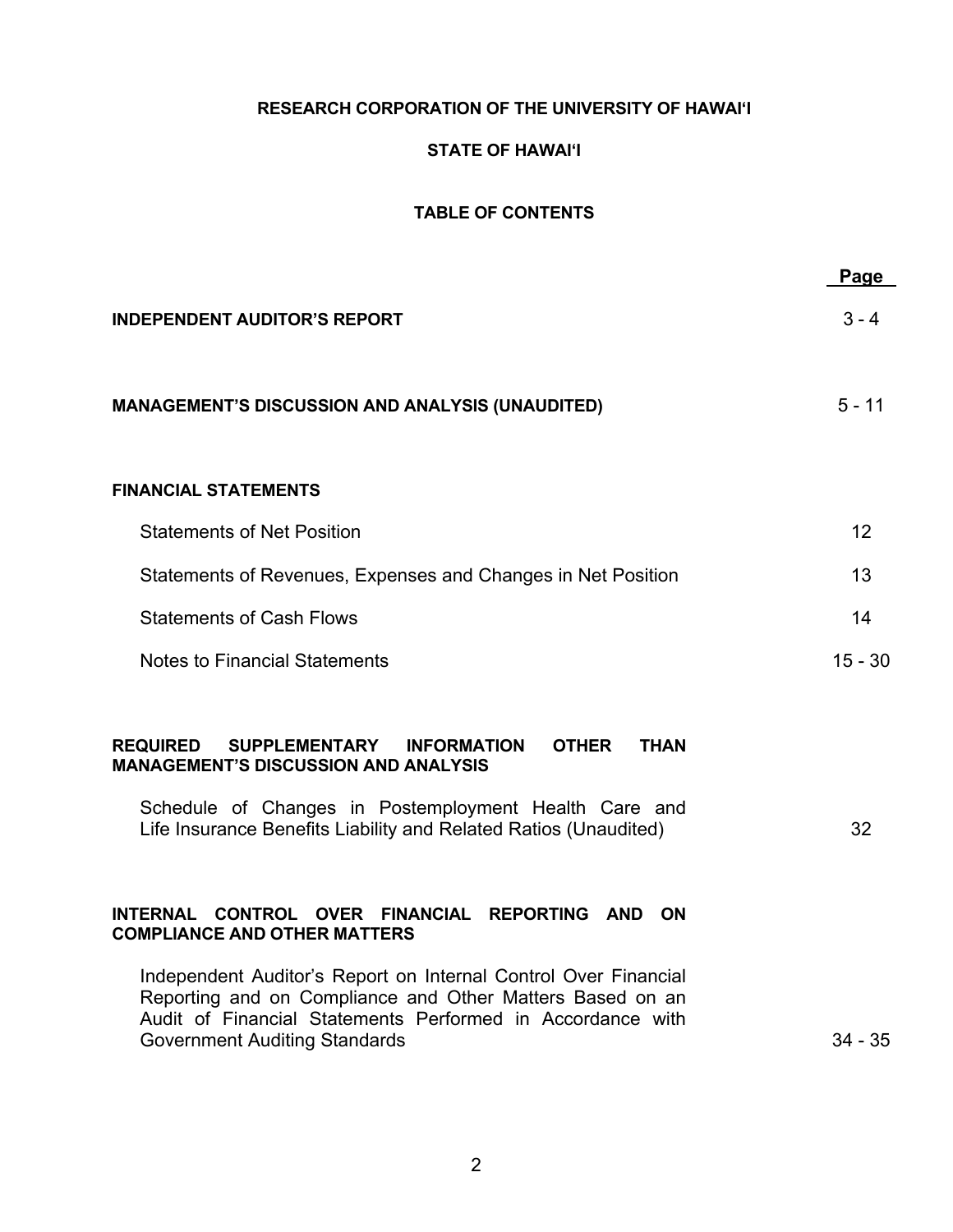

### **INDEPENDENT AUDITOR'S REPORT**

To the Board of Directors of Research Corporation of the University of Hawaiʻi State of Hawaiʻi

### **Report on the Financial Statements**

We have audited the accompanying financial statements of the Research Corporation of the University of Hawaiʻi (Corporation), a component unit of the University of Hawaiʻi, as of and for the fiscal years ended June 30, 2021 and 2020, and the related notes to the financial statements, which collectively comprise the Corporation's basic financial statements as listed in the table of contents.

#### **Management's Responsibility for the Financial Statements**

Management is responsible for the preparation and fair presentation of these financial statements in accordance with accounting principles generally accepted in the United States of America; this includes the design, implementation, and maintenance of internal control relevant to the preparation and fair presentation of financial statements that are free from material misstatement, whether due to fraud or error.

#### **Auditor's Responsibility**

Our responsibility is to express an opinion on these financial statements based on our audits. We conducted our audit in accordance with auditing standards generally accepted in the United States of America and the standards applicable to financial audits contained in *Government Auditing Standards*, issued by the Comptroller General of the United States. Those standards require that we plan and perform the audit to obtain reasonable assurance about whether the financial statements are free from material misstatement.

An audit involves performing procedures to obtain audit evidence about the amounts and disclosures in the financial statements. The procedures selected depend on the auditor's judgment, including the assessment of the risks of material misstatement of the financial statements, whether due to fraud or error. In making those risk assessments, the auditor considers internal control relevant to the entity's preparation and fair presentation of the financial statements in order to design audit procedures that are appropriate in the circumstances, but not for the purpose of expressing an opinion on the effectiveness of the entity's internal control. Accordingly, we express no such opinion. An audit also includes evaluating the appropriateness of accounting policies used and the reasonableness of significant accounting estimates made by management, as well as evaluating the overall presentation of the financial statements.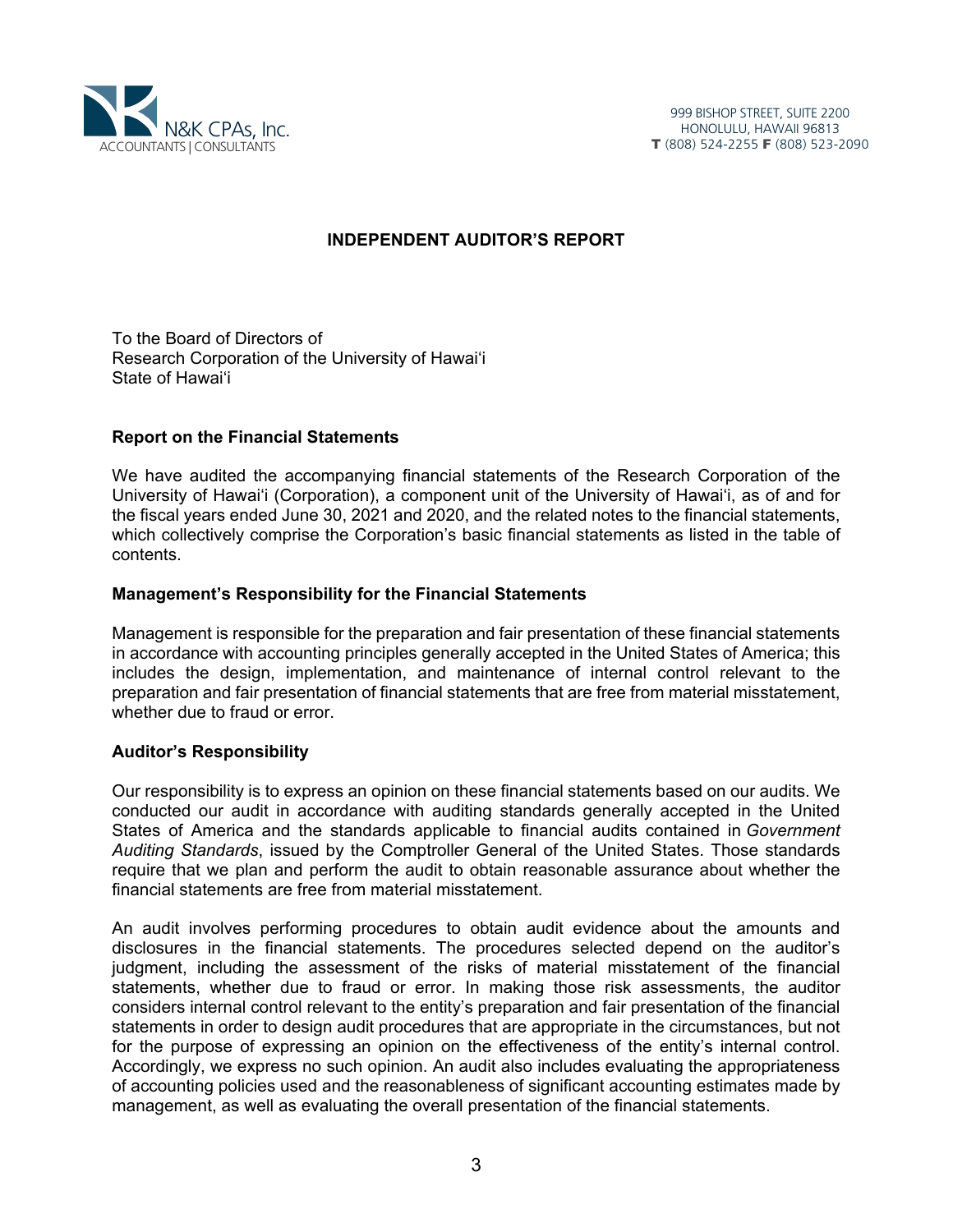We believe that the audit evidence we have obtained is sufficient and appropriate to provide a basis for our audit opinion.

### **Opinion**

In our opinion, the financial statements referred to above present fairly, in all material respects, the financial position of the Corporation as of June 30, 2021 and 2020, and the changes in its financial position and its cash flows for the fiscal years then ended in accordance with accounting principles generally accepted in the United States of America.

#### **Other Matters**

#### *Required Supplementary Information*

Accounting principles generally accepted in the United States of America require that the management's discussion and analysis on pages 5 - 11 and the schedule of changes in postemployment health care and life insurance benefits liability and related ratios on page 32 be presented to supplement the basic financial statements. Such information, although not a part of the basic financial statements, is required by the Governmental Accounting Standards Board who considers it to be an essential part of financial reporting for placing the basic financial statements in an appropriate operational, economic, or historical context. We have applied certain limited procedures to the required supplementary information in accordance with auditing standards generally accepted in the United States of America, which consisted of inquiries of management about the methods of preparing the information and comparing the information for consistency with management's responses to our inquiries, the basic financial statements, and other knowledge we obtained during our audit of the basic financial statements. We do not express an opinion or provide any assurance on the information because the limited procedures do not provide us with sufficient evidence to express an opinion or provide any assurance.

#### **Other Reporting Required by** *Government Auditing Standards*

In accordance with *Government Auditing Standards*, we have also issued our report dated October 28, 2021, on our consideration of the Corporation's internal control over financial reporting and on our tests of its compliance with certain provisions of laws, regulations, contracts, and grant agreements and other matters. The purpose of that report is solely to describe the scope of our testing of internal control over financial reporting and compliance and the results of that testing, and not to provide an opinion on the effectiveness of the Corporation's internal control over financial reporting or on compliance. That report is an integral part of an audit performed in accordance with *Government Auditing Standards* in considering the Corporation's internal control over financial reporting and compliance.

N&K CPAS, INC.

Honolulu, Hawai**ʻ**i October 28, 2021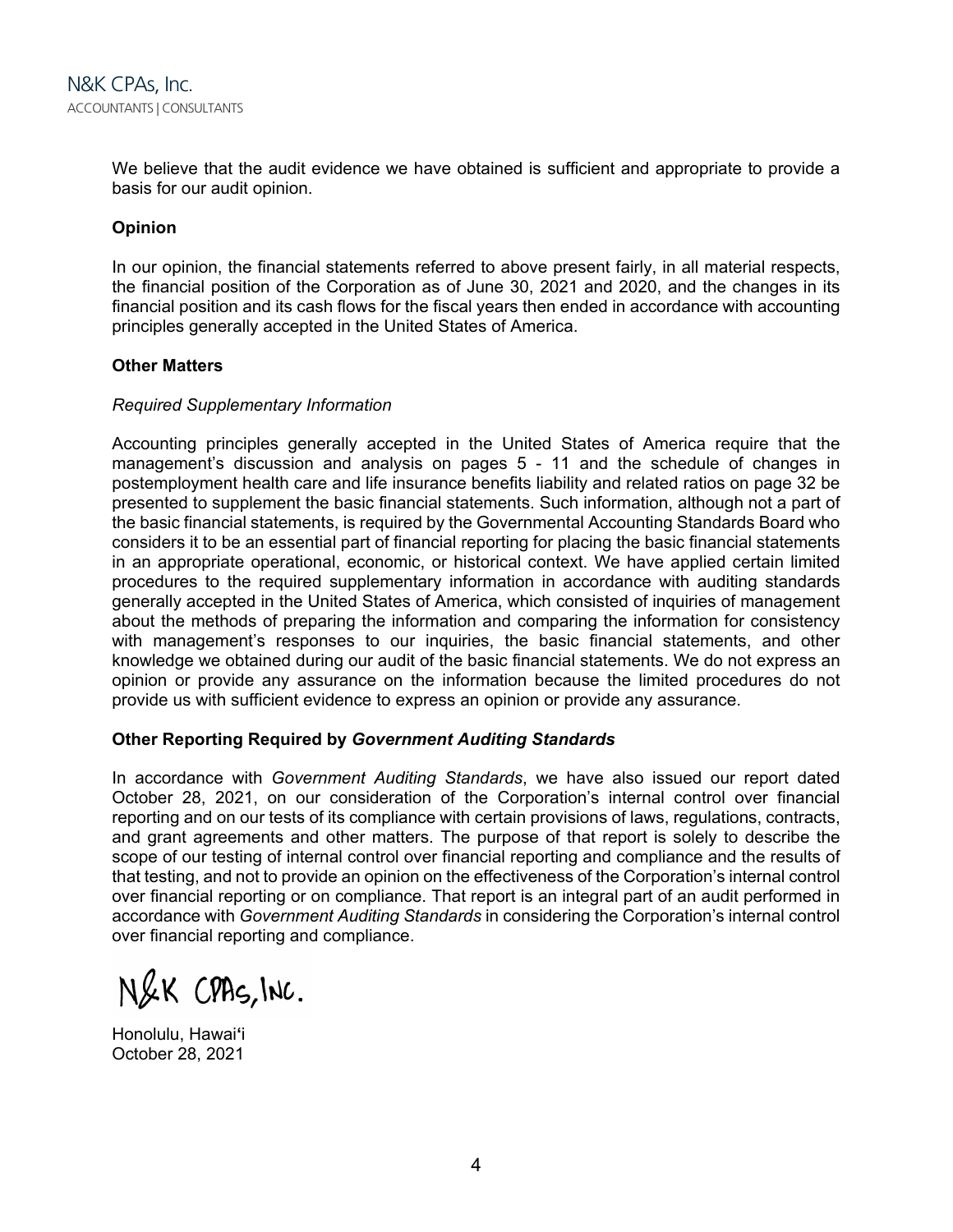The following discussion and analysis provides an overview of the financial position and results of operations for The Research Corporation of the University of Hawai'i, State of Hawai'i ("Corporation") for the fiscal year ended June 30, 2021. It includes selected comparative information with the fiscal years ended June 30, 2020 and 2019. This discussion and analysis should be read in conjunction with the financial statements and accompanying notes.

The Corporation is a State agency, established by the Legislature of the State of Hawai'i ("State") in 1965, with a mission to support the research and training programs of the University of Hawai'i ("University") and to enhance research, development and training in Hawai'i. The Corporation's exemption from certain of the State statutes in regards to procurement and human resources gives it flexibility to function more like a business, allowing research and training programs to operate in an efficient manner. The Corporation is not funded by the State and thereby must be self-supporting. The Corporation's viability is contingent on proper management of revenues earned from administrative service fees and other income and controlling operating expenses.

The Corporation is attached to the University for administrative purposes as dictated by statute. The Internal Agreement between the University and the Corporation defines the basic responsibilities of each party and fee arrangements for services rendered.

### **Financial Highlights**

The Corporation's volume of business (project expenditures) has stabilized with a 3% decrease from 2020 to 2021. There was a 3% increase from 2019 to 2020. The Corporation has experienced a leveling of business activity for the fiscal years 2016 through 2021, following a decrease in activity for the fiscal years 2013 through 2015 after record volume was attained in 2012. The record volume in 2012 was attributed to the construction of the University of Hawai'i at West Oahu campus and the University of Hawai'i Cancer Center.

|                    |                     | Annual            |  |            |  |  |  |
|--------------------|---------------------|-------------------|--|------------|--|--|--|
|                    | Project             | (Decrease)        |  | (Decrease) |  |  |  |
| <b>Fiscal Year</b> | <b>Expenditures</b> | Increase          |  | Increase   |  |  |  |
| 2021               | \$<br>261,295,061   | \$<br>(9,250,362) |  | (3%)       |  |  |  |
| 2020               | 270,545,423         | 7,324,395         |  | 3%         |  |  |  |
| 2019               | 263,221,027         | (12, 712, 386)    |  | (5%)       |  |  |  |
| 2018               | 275,933,413         | (1,754,935)       |  | (1%)       |  |  |  |
| 2017               | 277,688,348         | (13,681,774)      |  | (5%)       |  |  |  |
| 2016               | 291,370,122         | (10, 137, 997)    |  | (3%)       |  |  |  |
| 2015               | 301,508,119         | (48, 131, 887)    |  | (14%)      |  |  |  |
| 2014               | 349,640,006         | (67, 153, 292)    |  | (16%)      |  |  |  |
| 2013               | 416,793,298         | (67, 921, 354)    |  | (14%)      |  |  |  |
| 2012               | 484,714,652         | 93,249,388        |  | 24%        |  |  |  |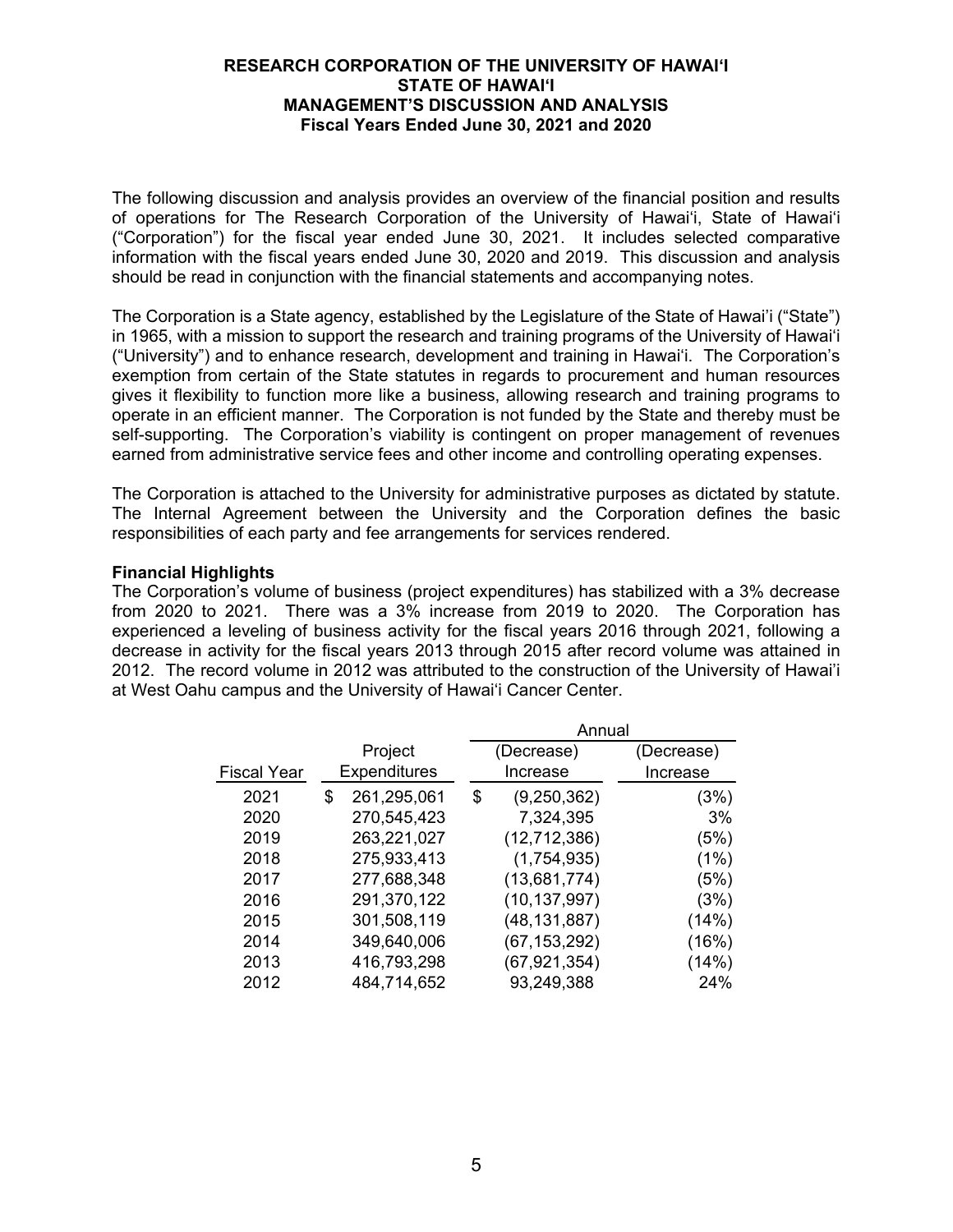### **Using the Financial Statements**

The financial reports of the Corporation include three statements:

- The statements of net position summarize assets, liabilities and net position, and present the financial condition of the Corporation at fiscal year end.
- The statements of revenues, expenses and changes in net position summarize the financial results of operations for the fiscal year.
- The statements of cash flows identify the nature and extent of the sources and uses of cash.

The Corporation's statements of revenues, expenses and changes in net position present the revenues earned and expenses incurred by the Corporation in connection with the administrative support services provided to the University and other sponsoring agencies. The University and other sponsoring agencies are responsible for all programmatic decisions and for authorizing and approving all project expenditures and commitments. The Corporation's responsibilities are limited to providing administrative support services such as human resources, payroll processing, procurement, and disbursement services. Accordingly, the Corporation's statements of revenues, expenses and changes in net position present the results of the Corporation's operations as a service provider. Project expenditures are accounted for within project accounts and are not reflected in the Corporation's statements of revenues, expenses and changes in net position. However, since the contractual commitments of the projects are in the name of the Corporation, the Corporation's statements of net position include the liability relating to such commitments and a corresponding receivable for reimbursement from the University and other sponsoring agencies.

Additional information essential for obtaining an understanding of the Corporation's financial statements are provided in the accompanying notes to the financial statements.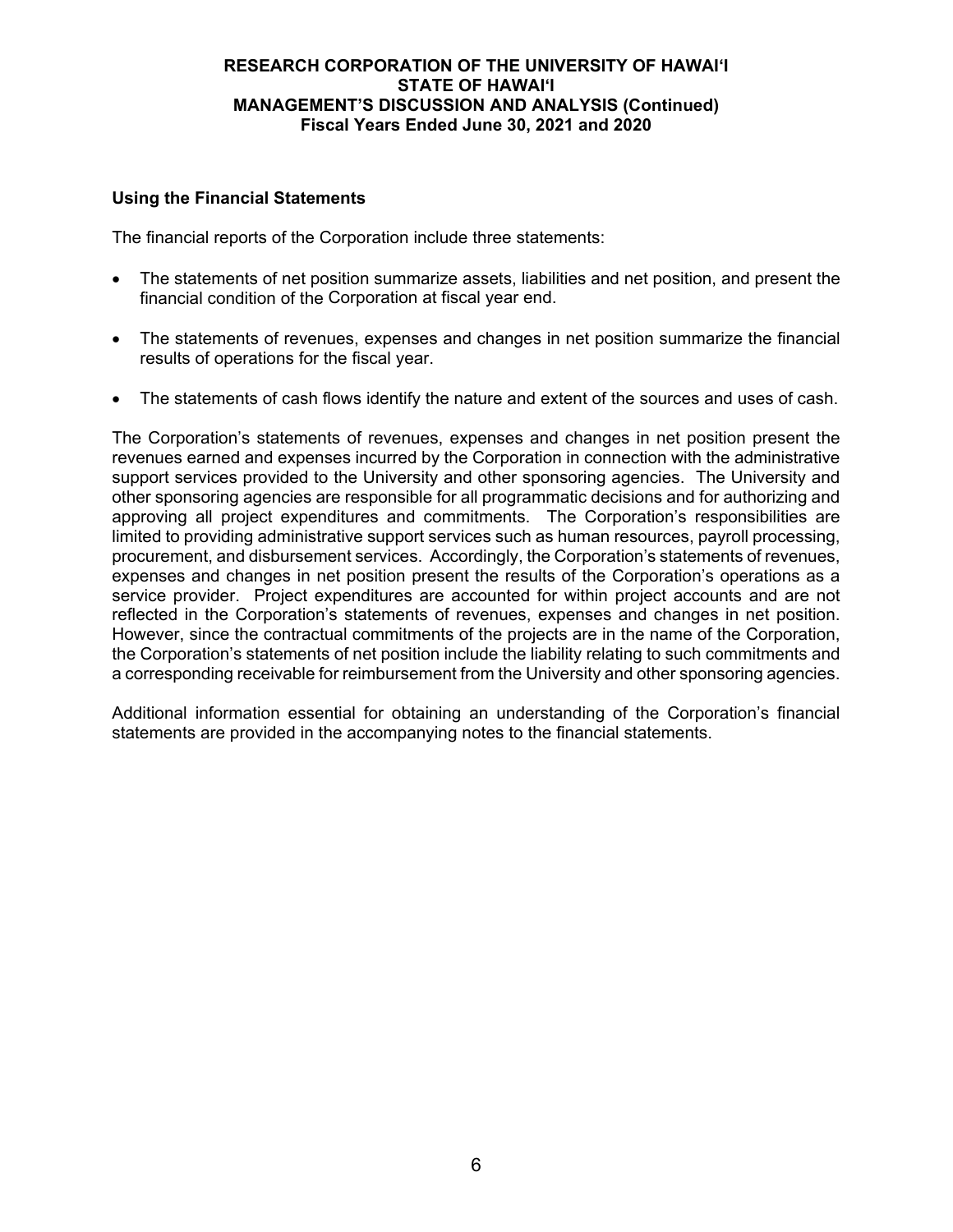### **Condensed Statements of Net Position**

The Corporation's assets and deferred outflows of resources, liabilities, deferred inflows of resources, and net position at June 30, 2021, 2020 and 2019 are summarized below:

|                                                                                         | 2021                                        | 2020                                        | 2019                                        |
|-----------------------------------------------------------------------------------------|---------------------------------------------|---------------------------------------------|---------------------------------------------|
| <b>Current assets</b><br>Noncurrent assets                                              | \$<br>43,570,646                            | \$<br>40,880,000<br>1,750,000               | \$<br>42,071,471                            |
| Capital assets<br><b>Total assets</b>                                                   | 2,830,822<br>46,401,468                     | 3,260,152<br>45,890,152                     | 3,216,587<br>45,288,058                     |
| Deferred outflows of resources                                                          | 138,003                                     | 189,550                                     | 54,722                                      |
| Total assets and deferred outflows<br>of resources                                      | \$<br>46,539,471                            | \$<br>46,079,702                            | \$<br>45,342,780                            |
| <b>Current liabilities</b><br><b>Noncurrent liabilities</b><br><b>Total liabilities</b> | \$<br>31,596,937<br>4,826,947<br>36,423,884 | \$<br>31,291,424<br>4,919,604<br>36,211,028 | \$<br>30,718,857<br>4,568,448<br>35,287,305 |
| Deferred inflows of resources<br>Total liabilities and deferred inflows                 | 634,864                                     | 453,086                                     | 501,065                                     |
| of resources<br>Net position                                                            | 37,058,748                                  | 36,664,114                                  | 35,788,370                                  |
| Invested in capital assets<br>Unrestricted<br>Total net position                        | 2,830,822<br>6,649,901<br>9,480,723         | 3,260,152<br>6,155,436<br>9,415,588         | 3,216,587<br>6,337,823<br>9,554,410         |
| Total liabilities, deferred inflows<br>of resources and net position                    | \$<br>46,539,471                            | \$<br>46,079,702                            | \$<br>45,342,780                            |

Overall, the Corporation's financial condition at June 30, 2021 remains stable.

#### **Assets**

Current assets consist primarily of cash and cash equivalents, money market mutual funds, and time certificates of deposit. Current assets increased by 7% from 2020 to 2021 and decreased by 3% from 2019 to 2020. The changes were due to the timing of cash receipts from the University for cost reimbursable and advance funded projects.

Noncurrent assets in 2020 consisted of time certificates of deposit that matured after June 30, 2021.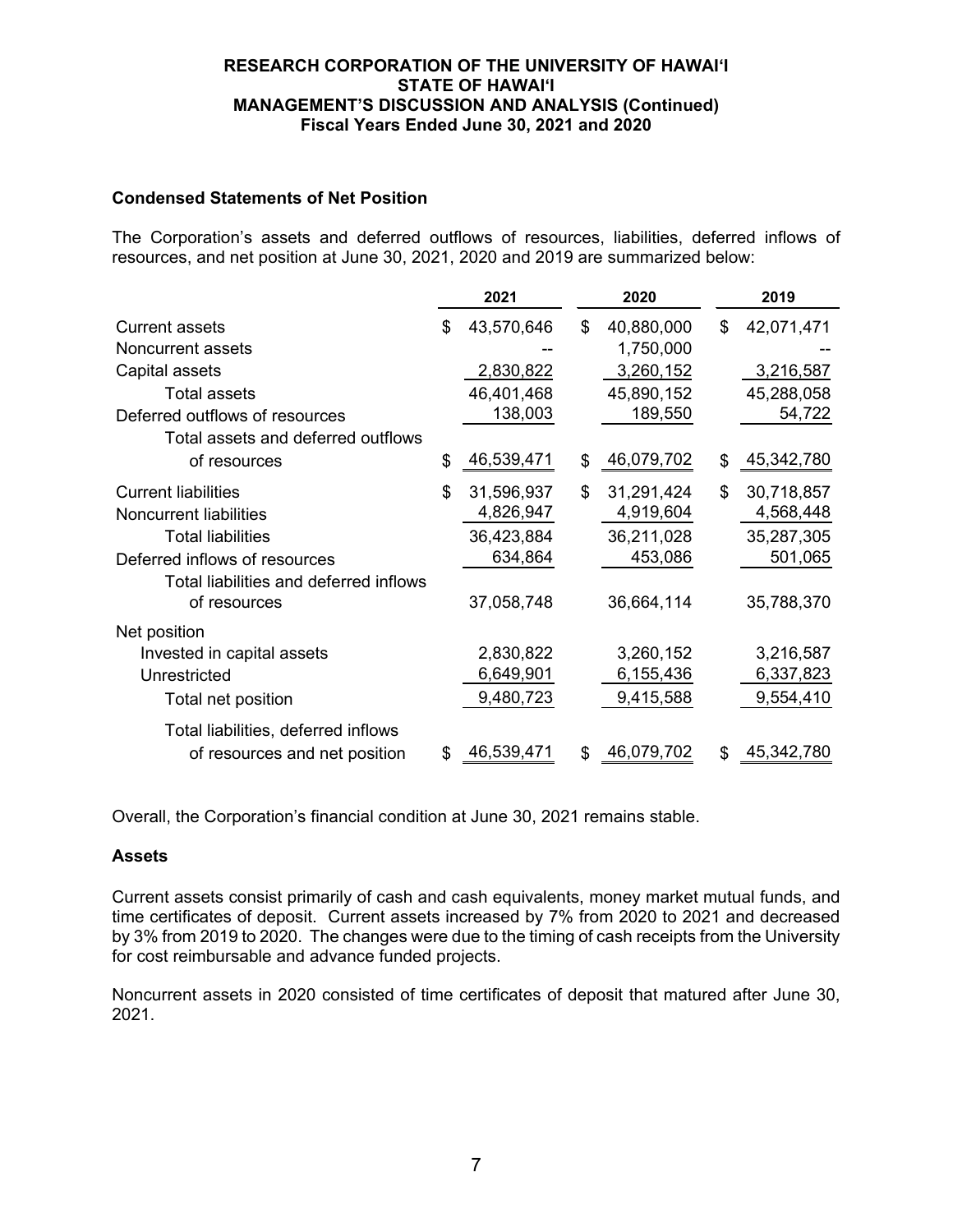Fixed asset acquisitions for 2021 and 2020 totaled \$443,979 and \$807,883, respectively. Significant acquisitions were made in 2020 to invest in the Corporation's information technology infrastructure by developing and enhancing software applications for human resources and financial services. Depreciation expense for 2021 and 2020 was \$873,309 and \$764,318, respectively.

### **Liabilities**

Current liabilities consist primarily of accounts payable, accrued salaries, and other liabilities. Current liabilities increased by 1% from 2020 to 2021 and increased by 2% from 2019 to 2020 as a result of the timing of payments to vendors.

Noncurrent liabilities decreased by 2% from 2020 to 2021 and increased by 8% from 2019 to 2020. Changes in noncurrent liabilities are primarily due to changes in the liability for postemployment health care and life insurance benefits as a result of changes in certain actuarial assumptions and differences between expected and actual experience in the actuarial valuation of the liability.

#### **Net Position**

Resources invested in capital assets at June 30, 2021 and 2020 totaled \$2,830,822 and \$3,260,152, respectively. There was no debt financing on capital assets.

Resources that are not subject to externally imposed restrictions governing their use are classified as unrestricted for financial reporting purposes. Although unrestricted resources are not subject to externally imposed restrictions, the Corporation's unrestricted resources are internally designated for working capital and project contingent liabilities.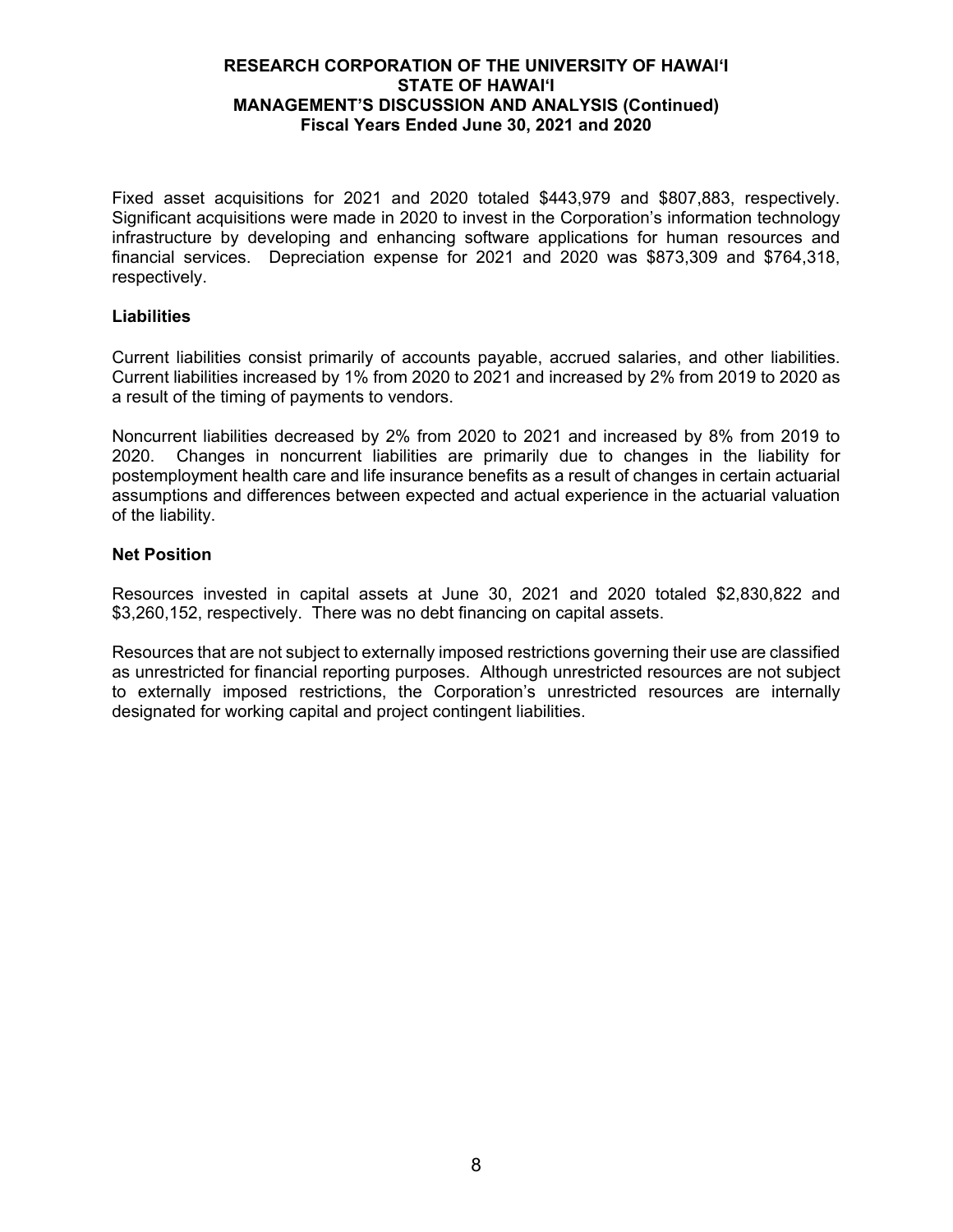#### **Condensed Statements of Revenues, Expenses, and Changes in Net Position**

The Corporation's statements of revenues, expenses, and changes in net position for the fiscal years ended June 30, 2021, 2020 and 2019 are summarized as follows:

|                                     | 2021            | 2020            | 2019            |
|-------------------------------------|-----------------|-----------------|-----------------|
| <b>Operating revenues</b>           |                 |                 |                 |
| University of Hawai'i               | \$<br>6,665,561 | \$<br>7,760,462 | \$<br>7,398,495 |
| Other sponsor agencies              | 552,855         | 593,243         | 794,121         |
| Total operating revenues            | 7,218,416       | 8,353,705       | 8,192,616       |
| Operating expenses                  |                 |                 |                 |
| Personnel costs                     | 4,098,339       | 4,673,096       | 4,382,802       |
| Data processing services            | 1,139,123       | 1,609,753       | 1,548,963       |
| Depreciation                        | 873,309         | 764,318         | 682,072         |
| Insurance                           | 477,322         | 436,680         | 421,271         |
| Office and equipment rental         | 291,077         | 288,606         | 232,579         |
| Professional and technical support  | 151,610         | 196,445         | 226,183         |
| Project development                 |                 | 500,000         | 502,616         |
| Other expenses                      | 297,194         | 578,995         | 565,067         |
| Total operating expenses            | 7,327,974       | 9,047,893       | 8,561,553       |
| <b>Operating loss</b>               | (109, 558)      | (694, 188)      | (368, 937)      |
| Nonoperating revenues               |                 |                 |                 |
| Intergovernmental (Federal awards)  |                 |                 |                 |
| Revenue                             | 307,889         | 191,730         | 18,488          |
| Expense                             | (307, 889)      | (191, 730)      | (18, 488)       |
| Interest income                     | 199,670         | 555,366         | 653,545         |
| Unrealized loss                     | (24, 977)       |                 |                 |
| Increase (decrease) in net position | 65,135          | (138, 822)      | 284,608         |
| Net position                        |                 |                 |                 |
| Beginning of year                   | 9,415,588       | 9,554,410       | 9,269,802       |
| End of year                         | \$<br>9,480,723 | \$<br>9,415,588 | \$<br>9,554,410 |

In fiscal year 2021, management fees earned from the University decreased by 14% in comparison to fiscal year 2020. Under the terms of the Internal Agreement, the management fee for extramurally sponsored accounts is based on a percentage of administrative operating expenses. The decrease in management fees from the University was due to a decrease in administrative operating expenses. The effective rate charged to the University by the Corporation was 3.5% of modified total direct costs for fiscal year 2021. Operating revenues earned from other sponsoring agencies decreased as a result of the decrease in volume of business for direct projects. The blended indirect cost rate for other sponsoring agencies was 3.1% for fiscal year 2021.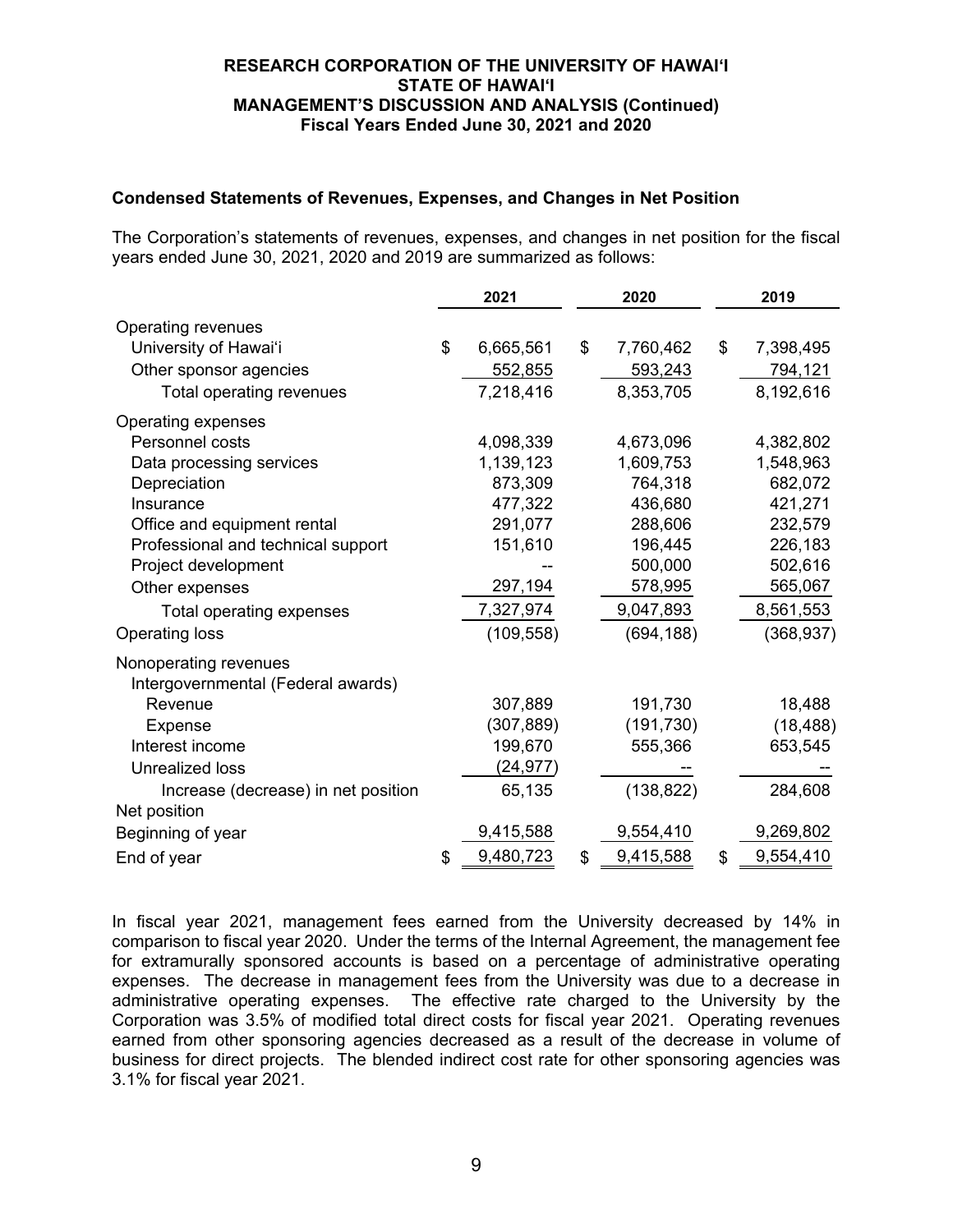In fiscal year 2020, management fees earned from the University increased by 5% in comparison to fiscal year 2019. The increase in management fees from the University was due to an increase in administrative operating expenses. The effective rate charged to the University by the Corporation was 4.5% of modified total direct costs for fiscal year 2020. Operating revenues earned from other sponsoring agencies decreased as a result of the decrease in volume of business for direct projects. The blended indirect cost rate for other sponsoring agencies was 3.1% for fiscal year 2020.

Operating expenses in fiscal year 2021 decreased by 19% in comparison to fiscal year 2020. The decrease was the result of the Corporation's efforts to reduce administrative operating expenses in anticipation of the economic downturn due to the COVID-19 pandemic. The decrease in administrative operating expenses was primarily attributed to a decrease in personnel costs, data processing costs, and project development costs.

Operating expenses in fiscal year 2020 increased by 6% in comparison to fiscal year 2019. The increase in administrative operating expenses was primarily attributed to an increase in personnel costs.

For fiscal year 2021, the Corporation's net position (excess of assets over liabilities) increased by \$65,135 as a result of the year's activities. For fiscal year 2020, the Corporation's net position decreased by \$138,822 as a result of the year's activities.

### **Condensed Statements of Cash Flows**

The Corporation's statements of cash flows for the fiscal years ended June 30, 2021, 2020 and 2019 are summarized as follows:

|                                              | 2021 |               | 2020             |     | 2019        |  |
|----------------------------------------------|------|---------------|------------------|-----|-------------|--|
| Operating activities                         |      |               |                  |     |             |  |
| Cash received from operations                | \$   | 8,235,545     | \$<br>7,605,984  | \$  | 8,895,337   |  |
| Cash payments for operations                 |      | (6, 558, 201) | (8, 192, 458)    |     | (7,852,458) |  |
| Project expenditures and reimbursements, net |      | 9,781,624     | (7,919,874)      |     | 5,145,869   |  |
| Net cash provided by (used in)               |      |               |                  |     |             |  |
| operating activities                         |      | 11,458,968    | (8,506,348)      |     | 6,188,748   |  |
| Financing activities                         |      |               |                  |     |             |  |
| Capital                                      |      | (443,979)     | (807,883)        |     | (753,955)   |  |
| Net cash used in financing activities        |      | (443,979)     | (807, 883)       |     | (753,955)   |  |
| Investing activities                         |      | (4, 565, 164) | (3,367,382)      |     | 8,533,247   |  |
| Increase (decrease) in cash                  |      | 6,449,825     | (12,681,613)     |     | 13,968,040  |  |
| Cash                                         |      |               |                  |     |             |  |
| Beginning of year                            |      | 15,299,580    | 27,981,193       |     | 14,013,153  |  |
| End of year                                  |      | 21,749,405    | \$<br>15,299,580 | \$. | 27,981,193  |  |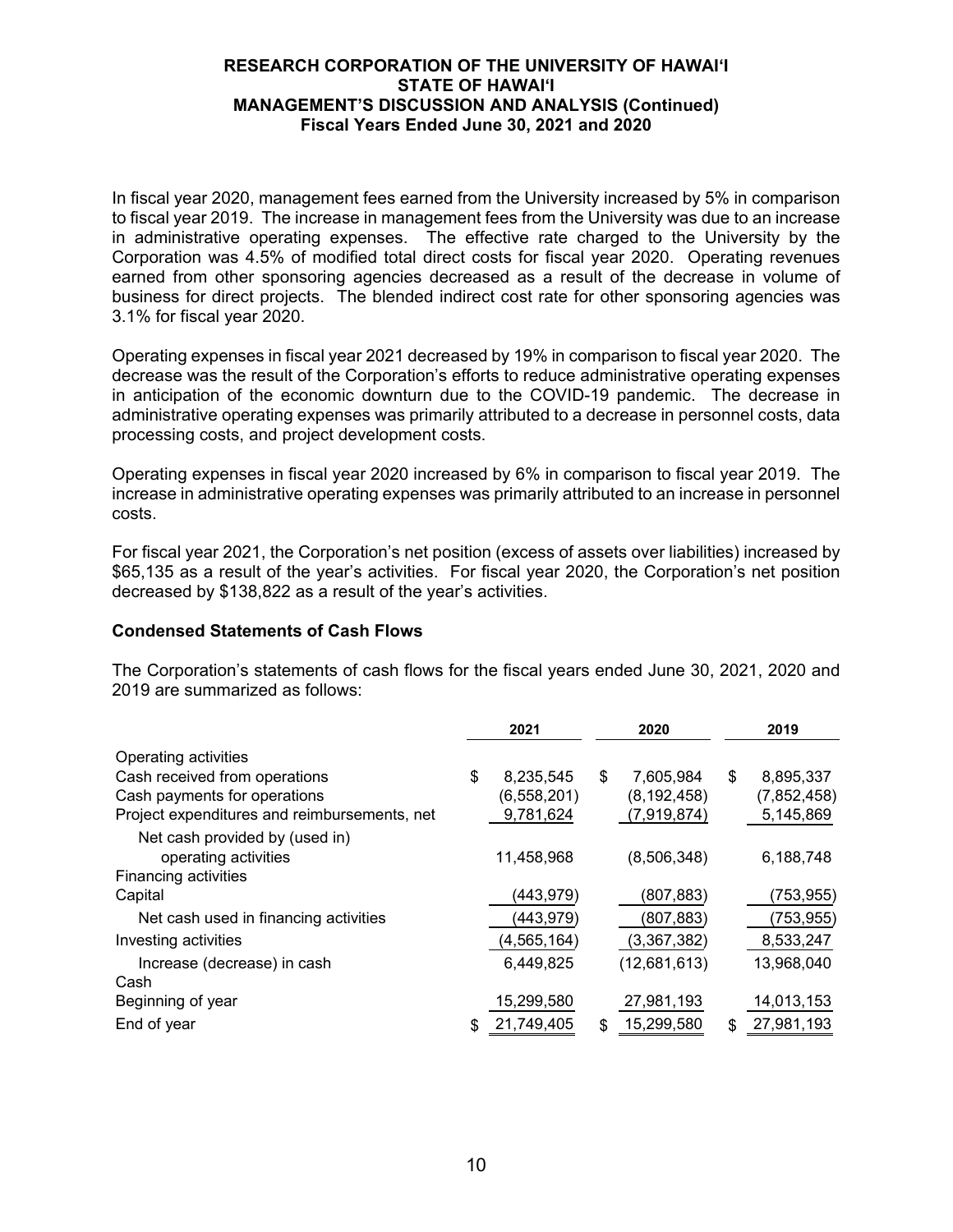Changes in net project expenditures and reimbursements stem from the timing of receipts from the University for cost reimbursable and advance funded projects. The change in capital financing activities in 2021, 2020 and 2019 was due to fixed asset acquisitions which included the development and enhancement of software applications. The change in investing activities in 2021, 2020 and 2019 was mainly due to the redemption and purchase of time certificates of deposit.

### **Looking Forward**

Management projects the volume of business to remain stable during fiscal year 2022. The University received approximately \$486,000,000 in extramural research and training awards during fiscal year 2021, an increase of 8% over fiscal year 2020. In 2020, the University received approximately \$450,000,000 in extramural research and training awards, an increase of 7% over fiscal year 2019.

In anticipation of a recovering economy and return to normal operations, the Corporation budgeted revenues for fiscal year 2022 to reflect a marginal increase of 1% over fiscal year 2021. The budget for administrative operating expenses for fiscal year 2022 was approved with a 1% decrease below the fiscal year 2021 budget. Management strives to continue improving operating efficiency and maximizing its resources, while ensuring that the Corporation meets the needs of the University research community and other clientele.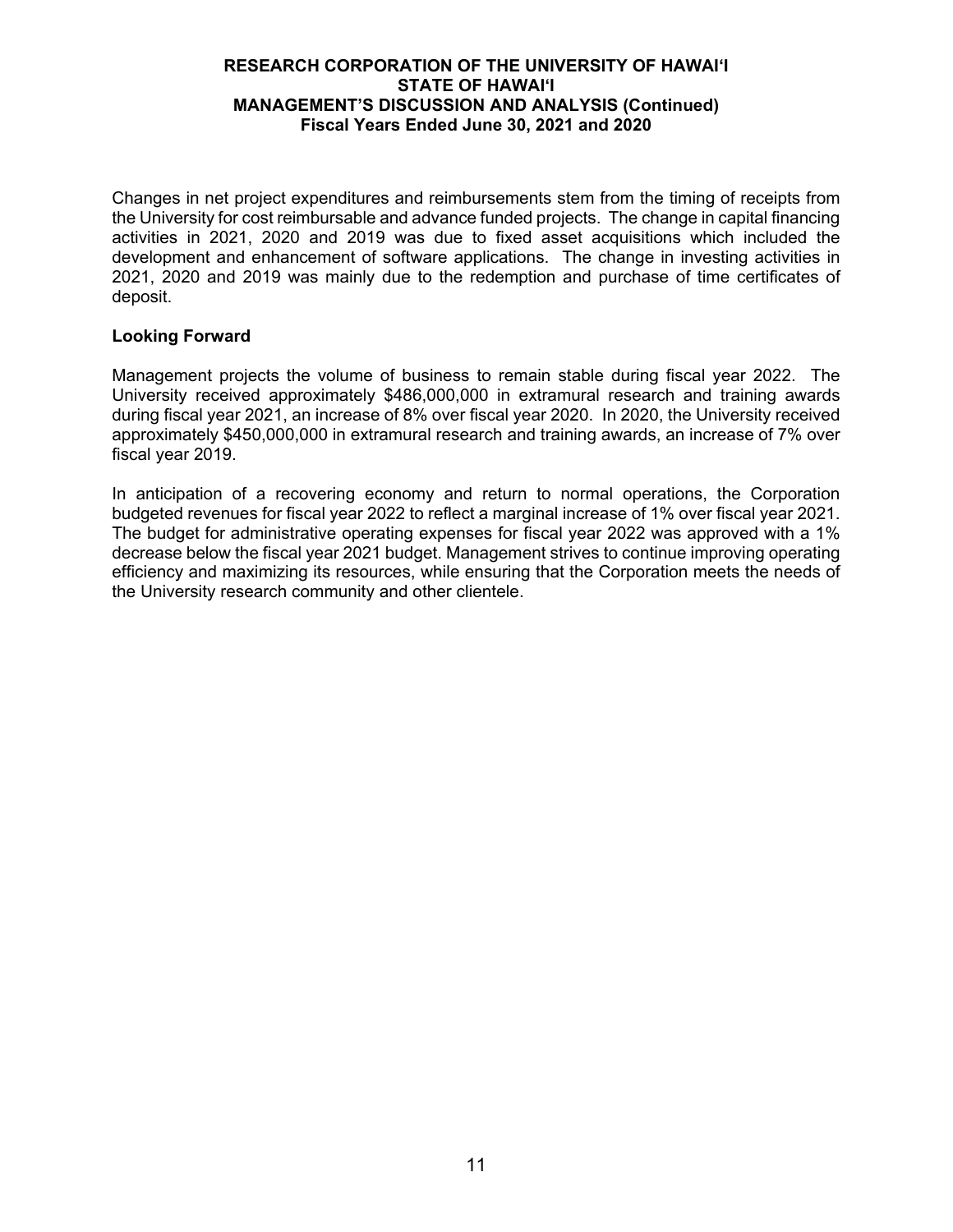### **Research Corporation of the University of Hawaiʻi State of Hawaiʻi STATEMENTS OF NET POSITION June 30, 2021 and 2020**

|                                                                                                                      | 2021                   | 2020                   |
|----------------------------------------------------------------------------------------------------------------------|------------------------|------------------------|
| <b>Assets and Deferred Outflows of Resources</b>                                                                     |                        |                        |
| <b>Current assets</b>                                                                                                |                        |                        |
| Cash and cash equivalents                                                                                            | \$<br>18,594,540       | \$<br>12,591,946       |
| Time certificates of deposit                                                                                         | 15,726,329             | 12,224,718             |
| Investments                                                                                                          | 2,988,246              |                        |
| <b>Receivables</b>                                                                                                   |                        |                        |
| University of Hawai'i, net                                                                                           | 2,918,276              | 13,198,586             |
| Allowance for doubtful accounts                                                                                      | (5,000)                | (5,000)                |
| <b>Total receivables</b>                                                                                             | 2,913,276              | 13,193,586             |
| Prepaid expenses                                                                                                     | 193,390                | 162,116                |
| Restricted cash                                                                                                      | 3,154,865              | 2,707,634              |
| Total current assets                                                                                                 | 43,570,646             | 40,880,000             |
| Noncurrent assets                                                                                                    |                        |                        |
| Time certificates of deposit                                                                                         |                        | 1,750,000              |
| Capital assets, net                                                                                                  | 2,830,822              | 3,260,152              |
| Total noncurrent assets                                                                                              | 2,830,822              | 5,010,152              |
| Total assets                                                                                                         | 46,401,468             | 45,890,152             |
| Deferred outflows of resources                                                                                       |                        |                        |
| Deferred outflows for postemployment health care                                                                     |                        |                        |
| and life insurance benefits                                                                                          | 138,003                | 189,550                |
| Total deferred outflows of resources                                                                                 | 138,003                | 189,550                |
| Total assets and deferred outflows of resources                                                                      | \$<br>46,539,471       | \$<br>46,079,702       |
| <b>Liabilities and Deferred Inflows of Resources</b>                                                                 |                        |                        |
| <b>Current liabilities</b>                                                                                           |                        |                        |
| Accounts payable                                                                                                     | \$<br>8,832,451        | \$<br>9,480,714        |
| Accrued salaries and other                                                                                           | 16,815,442             | 15,561,554             |
| Advances from other sponsoring agencies                                                                              | 4,074,402              | 3,334,453              |
| Workers' compensation and unemployment claims reserve<br>Current portion of accrued supplemental retirement benefits | 1,632,642<br>242,000   | 2,686,703<br>228,000   |
| <b>Total current liabilities</b>                                                                                     | 31,596,937             | 31,291,424             |
|                                                                                                                      |                        |                        |
| Noncurrent liabilities                                                                                               |                        |                        |
| Accrued supplemental retirement benefits<br>Postemployment health care and life insurance benefits                   | 2,365,283<br>2,461,664 | 2,220,700<br>2,698,904 |
| <b>Total noncurrent liabilities</b>                                                                                  | 4,826,947              | 4,919,604              |
| <b>Total liabilities</b>                                                                                             | 36,423,884             | 36,211,028             |
| Deferred inflows of resources                                                                                        |                        |                        |
| Deferred inflows for postemployment health care                                                                      |                        |                        |
| and life insurance benefits                                                                                          | 634,864                | 453,086                |
| Total deferred inflows of resources                                                                                  | 634,864                | 453,086                |
| Total liabilities and deferred inflows of resources                                                                  | 37,058,748             | 36,664,114             |
| Commitments and contingencies                                                                                        |                        |                        |
| <b>Net position</b>                                                                                                  |                        |                        |
| Invested in capital assets                                                                                           | 2,830,822              | 3,260,152              |
| Unrestricted                                                                                                         | 6,649,901              | 6,155,436              |
| Total net position                                                                                                   | 9,480,723              | 9,415,588              |
| Total liabilities, deferred inflows of resources, and net position                                                   | \$<br>46,539,471       | \$<br>46,079,702       |
|                                                                                                                      |                        |                        |

The accompanying notes are an integral part of these statements.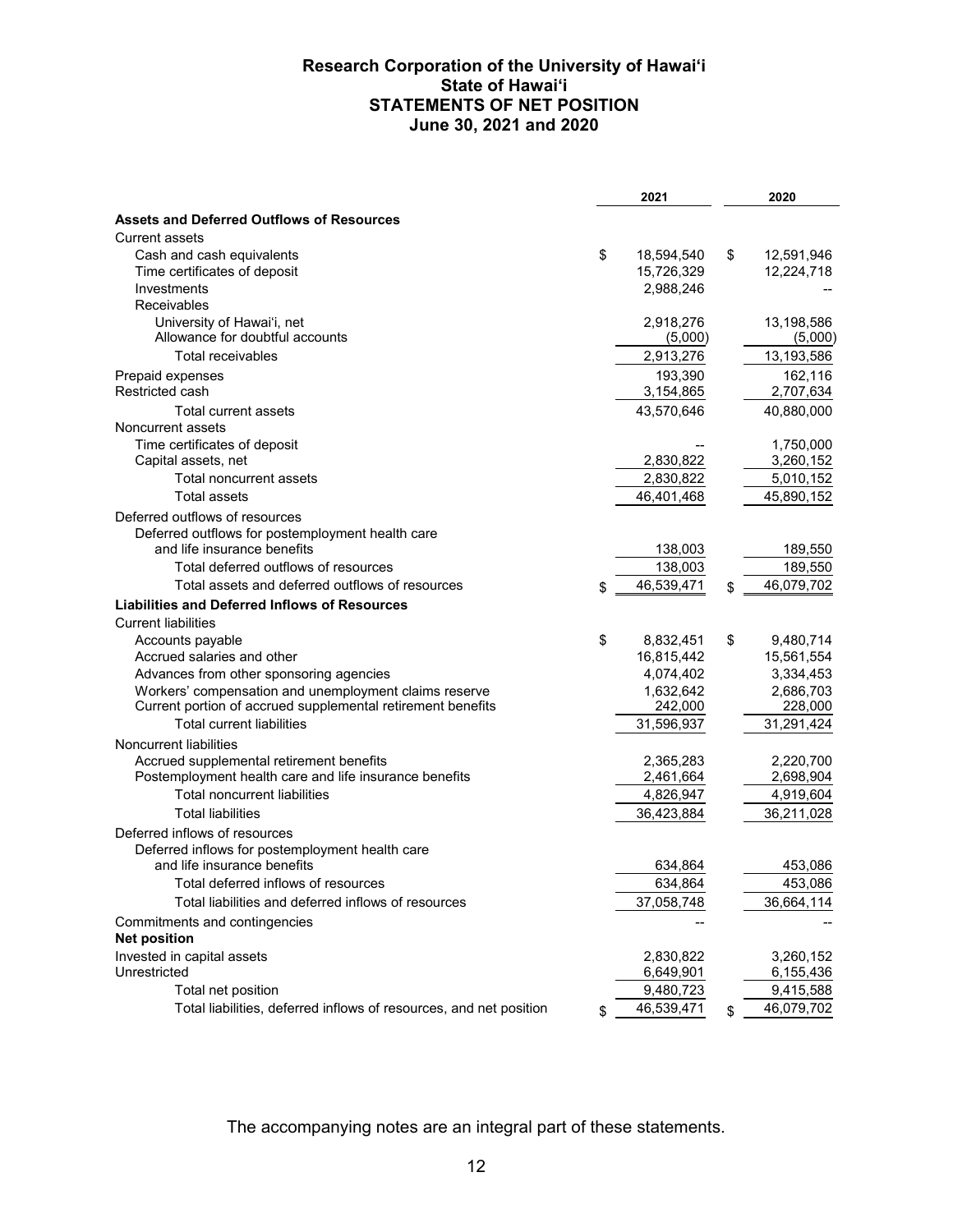### **Research Corporation of the University of Hawaiʻi State of Hawaiʻi STATEMENTS OF REVENUES, EXPENSES, AND CHANGES IN NET POSITION Fiscal Years Ended June 30, 2021 and 2020**

|                                                  | 2021            | 2020            |
|--------------------------------------------------|-----------------|-----------------|
| <b>OPERATING REVENUES</b>                        |                 |                 |
| University of Hawai'i                            | \$<br>6,665,561 | \$<br>7,760,462 |
| Other sponsoring agencies                        | 552,855         | 593,243         |
| Total operating revenues                         | 7,218,416       | 8,353,705       |
| <b>OPERATING EXPENSES</b>                        |                 |                 |
| Personnel costs                                  | 4,098,339       | 4,673,097       |
| Data processing services                         | 1,139,123       | 1,609,753       |
| Depreciation                                     | 873,309         | 764,318         |
| Insurance                                        | 477,322         | 436,680         |
| Office and equipment rental                      | 291,077         | 288,606         |
| Professional and technical support               | 151,610         | 196,445         |
| Other expenses                                   | 119,751         | 243,224         |
| Office supplies and services                     | 78,546          | 143,975         |
| <b>Professional services</b>                     | 47,120          | 46,283          |
| <b>Tuition support</b>                           | 36,770          | 59,985          |
| Training material development                    | 15,007          | 68,679          |
| Project development                              |                 | 500,000         |
| Travel                                           |                 | 16,848          |
| Total operating expenses                         | 7,327,974       | 9,047,893       |
| <b>Operating loss</b>                            | (109, 558)      | (694,188)       |
| <b>NONOPERATING REVENUES (EXPENSES)</b>          |                 |                 |
| Intergovernmental (Federal awards)               |                 |                 |
| Revenue                                          | 307,889         | 191,730         |
| <b>Expense</b>                                   | (307, 889)      | (191, 730)      |
| Interest income                                  |                 |                 |
| Cash, cash equivalents, money market mutual fund |                 |                 |
| time certificates of deposit, and investments    | 199,670         | 555,366         |
| Decrease in fair value of investments            | (24, 977)       |                 |
| Total nonoperating revenues                      | 174,693         | 555,366         |
| Increase (decrease) in net position              | 65,135          | (138, 822)      |
| <b>NET POSITION</b>                              |                 |                 |
| Beginning of year                                | 9,415,588       | 9,554,410       |
| End of year                                      | \$<br>9,480,723 | \$<br>9,415,588 |
|                                                  |                 |                 |

The accompanying notes are an integral part of these statements.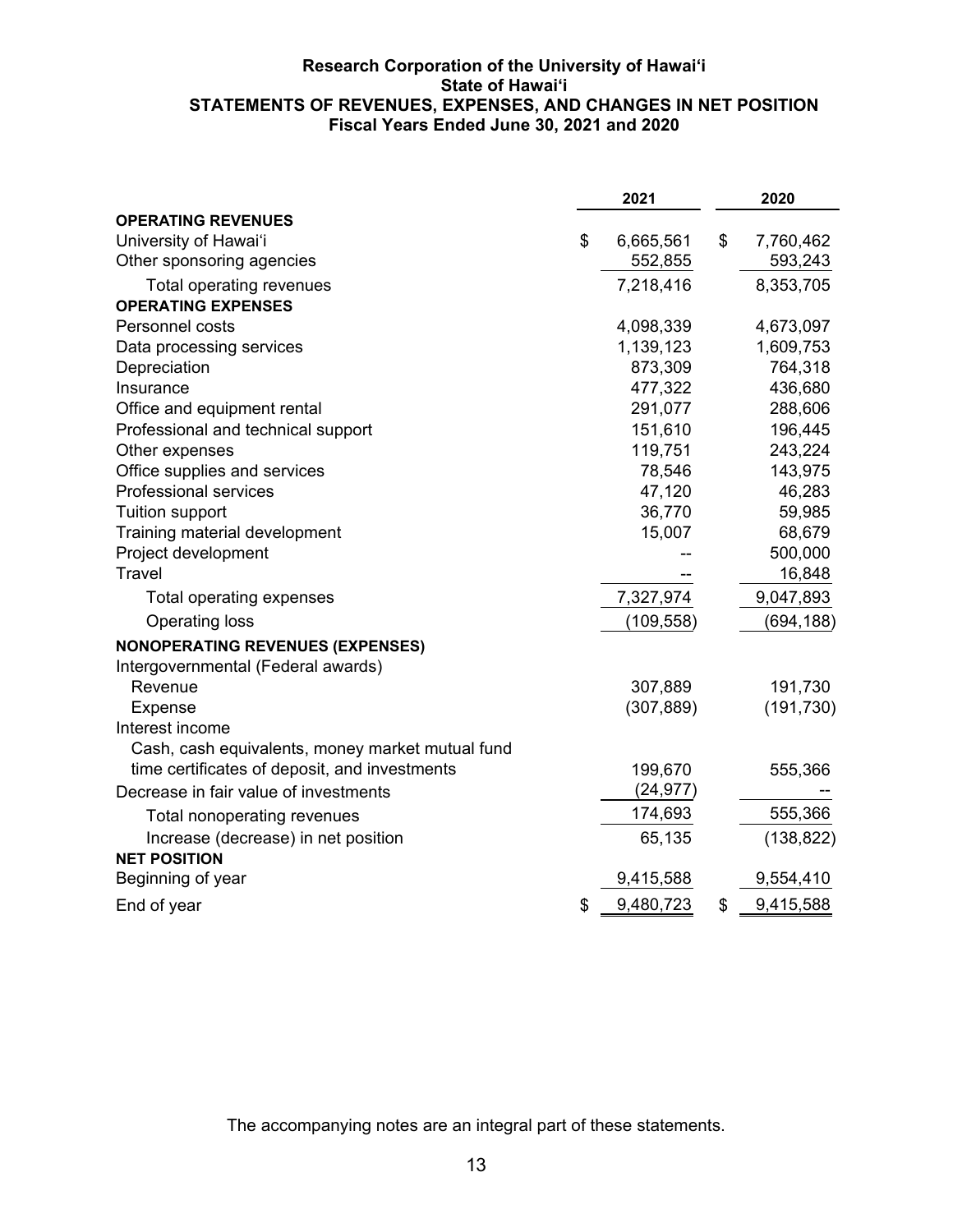#### **Research Corporation of the University of Hawaiʻi State of Hawaiʻi STATEMENTS OF CASH FLOWS Fiscal Years Ended June 30, 2021 and 2020**

|                                                                       | 2021             | 2020              |
|-----------------------------------------------------------------------|------------------|-------------------|
| <b>CASH FLOWS FROM OPERATING ACTIVITIES</b>                           |                  |                   |
| Receipts for                                                          |                  |                   |
| University of Hawai'i management fee                                  | \$<br>7,277,110  | \$<br>6,658,793   |
| Other sponsoring agencies indirect cost recoveries                    | 552,855          | 593,243           |
| Refund for workers' compensation insurance policy premium             | 405,580          | 353,948           |
| Payments to vendors                                                   | (2, 422, 447)    | (3,611,191)       |
| Payments for employee compensation                                    | (4, 135, 754)    | (4,581,267)       |
| Project expenditures                                                  | (246,070,825)    | (253, 941, 566)   |
| Project cost reimbursements                                           | 255,852,449      | 246,021,692       |
| Net cash provided by (used in) operating activities                   | 11,458,968       | (8,506,348)       |
| CASH FLOWS FROM CAPITAL AND RELATED FINANCING ACTIVITIES              |                  |                   |
| Purchase of capital assets                                            | (443, 979)       | (807, 883)        |
| Net cash used in capital and related financing activities             | (443, 979)       | (807, 883)        |
|                                                                       |                  |                   |
| <b>CASH FLOWS FROM INVESTING ACTIVITIES</b>                           |                  |                   |
| Purchase of time certificates of deposits                             | (9,900,000)      | (13,650,000)      |
| Redemption of time certificate of deposits<br>Purchase of investments | 8,150,000        | 9,750,000         |
|                                                                       | (3,000,000)      |                   |
| Interest income received on cash deposits                             | 184,836          | 532,618           |
| Net cash used in investing activities                                 | (4, 565, 164)    | (3,367,382)       |
| Increase (decrease) in cash and cash equivalents                      | 6,449,825        | (12,681,613)      |
| <b>CASH AND CASH EQUIVALENTS</b>                                      |                  |                   |
| Beginning of year                                                     | 15,299,580       | 27,981,193        |
| End of year                                                           | \$<br>21,749,405 | \$<br>15,299,580  |
| Cash and cash equivalents presented in the accompanying               |                  |                   |
| statements of net position                                            |                  |                   |
| Cash and cash equivalents                                             | \$<br>18,594,540 | \$<br>12,591,946  |
| Restricted cash                                                       | 3,154,865        | 2,707,634         |
|                                                                       | \$<br>21,749,405 | \$<br>15,299,580  |
|                                                                       |                  |                   |
| <b>RECONCILIATION OF OPERATING LOSS TO NET CASH</b>                   |                  |                   |
| PROVIDED BY (USED IN) OPERATING ACTIVITIES<br>Operating loss          | \$<br>(109, 558) | \$                |
| Adjustments to reconcile operating loss to                            |                  | (694, 188)        |
| net cash provided by (used in) operating activities                   |                  |                   |
| Depreciation expense                                                  | 873,309          | 764,318           |
| Change in assets, liabilities, deferred outflows of resources,        |                  |                   |
| and deferred inflows of resources                                     |                  |                   |
| Receivables                                                           | 10,280,310       | (9, 289, 634)     |
| Prepaid expenses                                                      | (31, 274)        | (27, 760)         |
| Accounts payable and accrued wages                                    | 605,625          | (1,038,608)       |
| Advances from other sponsoring agencies                               | 739,949          | 272,562           |
| Workers' compensation and unemployment claims reserve                 | (1,054,061)      | 1,335,613         |
| Accrued supplemental retirement benefits                              | 158,583          | 113,946           |
| Postemployment health care and life insurance benefits                | (237, 240)       | 240,210           |
| Deferred outflows for postemployment health care                      |                  |                   |
| and life insurance benefits                                           | 51,547           | (134, 828)        |
| Deferred inflows for postemployment health care                       |                  |                   |
| and life insurance benefits                                           | 181,778          | (47, 979)         |
| Net cash provided by (used in) operating activities                   | \$<br>11,458,968 | \$<br>(8,506,348) |
|                                                                       |                  |                   |

The accompanying notes are an integral part of these statements.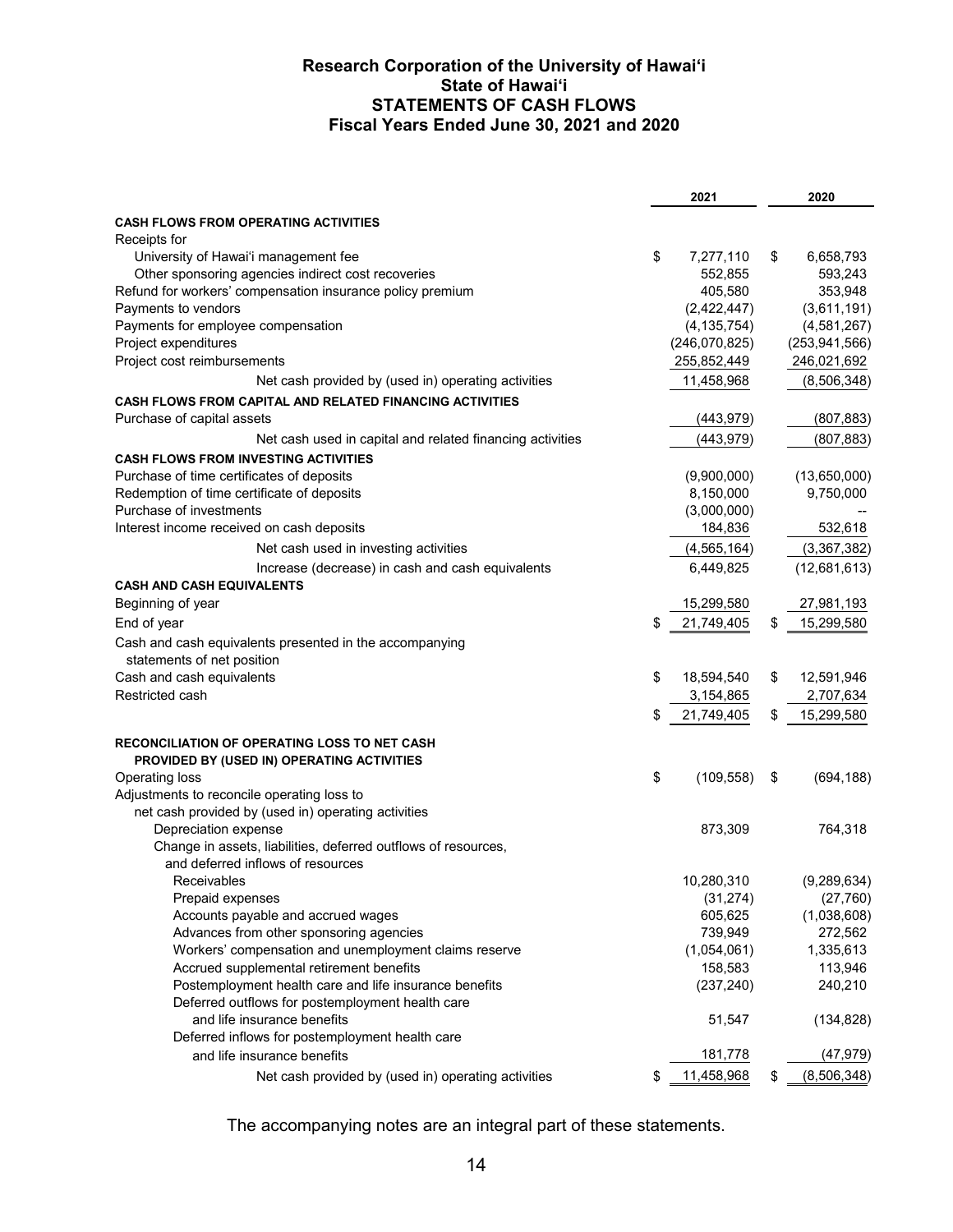### **1. Organization and Summary of Significant Accounting Policies**

The Legislature of the State of Hawaiʻi ("State") established the Research Corporation of the University of Hawaiʻi ("Corporation") in 1965 for the purposes of promoting, encouraging, initiating, developing and conducting scientific research and investigation in all branches of learning, and for disseminating and making available to the public the benefits of such research and investigation. The Corporation is exempt from any income taxes. The Corporation provides administrative support services to projects of the University of Hawaiʻi ("University"), the State, and other organizations ("Sponsors"). For these services, the Corporation receives reimbursements for administrative expenses based on a negotiated fee under an agreement between the Corporation and the University ("Internal Agreement") or based on an indirect cost rate predetermined or negotiated with other Sponsors.

The Corporation's Board of Directors consists of two members of the University Board of Regents, three members appointed by the Governor, one member appointed by the Senate President, and one member appointed by the Speaker of the House of Representatives. Additionally, the Vice President for Research of the University serves as a nonvoting ex officio member of the Board.

#### **Financial Statement Presentation and Financial Reporting Entity**

The accompanying financial statements of the Corporation have been prepared in conformity with the accounting principles generally accepted in the United States of America prescribed by the Governmental Accounting Standards Board ("GASB").

GASB Statement No. 61, *The Financial Reporting Entity: Omnibus an amendment of GASB Statements No. 14 and No. 34,* established standards for defining and reporting on the financial reporting entity. This statement requires that the financial statements of the University include the financial statements of organizations for which the University is financially accountable and other organizations for which the nature and significance of their relationship are such that exclusion would cause the financial statements of the University to be misleading. As defined by Statement No. 61, the nature and significance of the relationship between the University and the Corporation is such that exclusion would cause the financial statements of the University to be misleading. Accordingly, the financial statements of the Corporation should be included in the University's financial statements.

#### **Measurement Focus and Basis of Accounting**

The financial statements are presented using the economic resources measurement focus and the accrual basis of accounting. Revenues are recorded when earned and expenses are recorded when a liability is incurred, regardless of the timing of the related cash flows.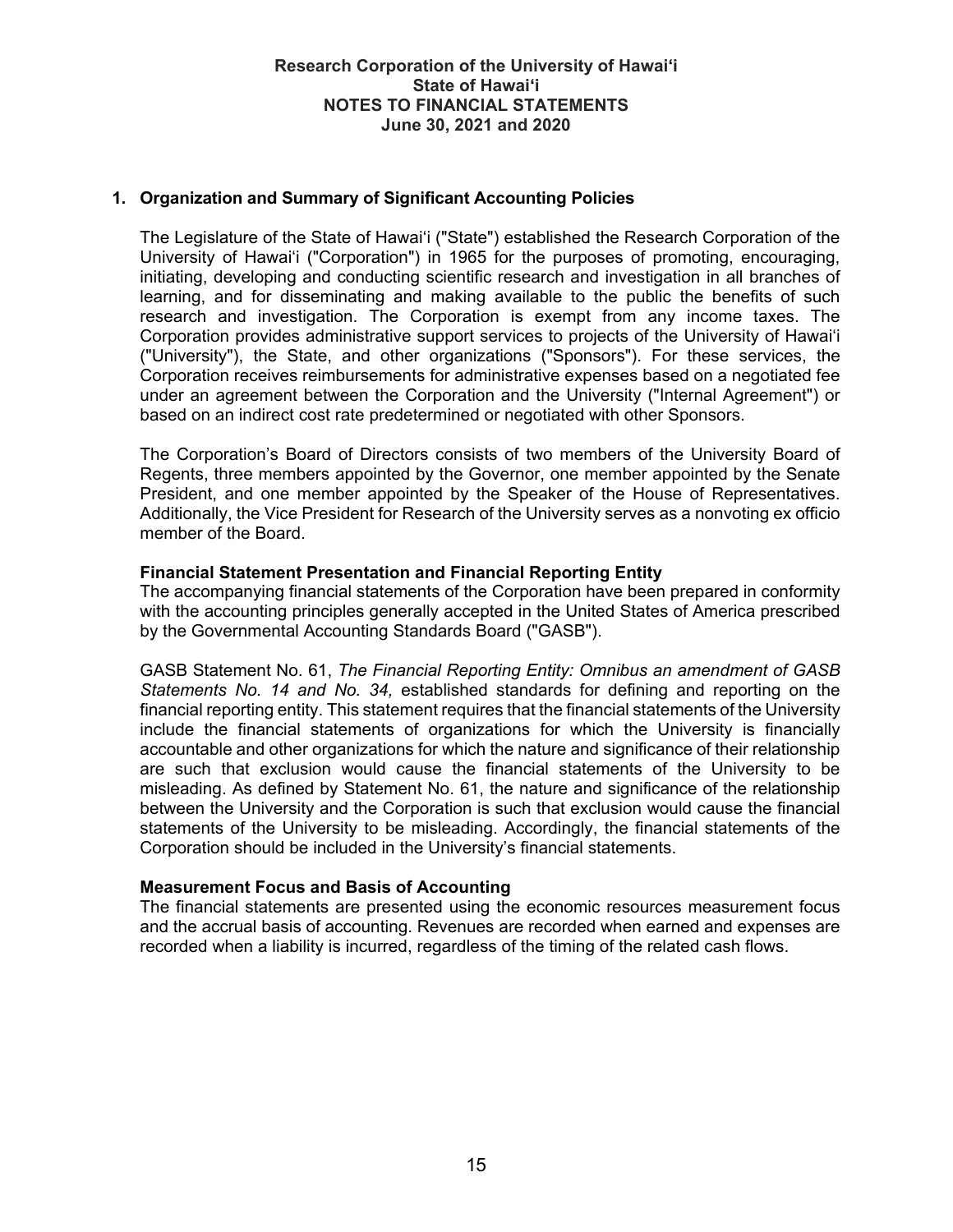#### **New Accounting Pronouncements**

The GASB issued Statement No. 87, *Leases*. The objective of this Statement is to better meet the information needs of financial statement users by improving accounting and financial reporting for leases by governments. The Statement requires recognition of certain lease assets and liabilities for leases that previously were classified as operating leases and recognized as inflows of resources or outflows of resources based on the provisions of the contract. The requirements of this Statement are effective for reporting periods beginning after June 15, 2021. The Corporation has not yet determined the effect this Statement will have on its financial statements.

The GASB issued Statement No. 96, *Subscription-Based Information Technology Arrangements*. The objective of this Statement is to better meet the information needs of financial statement users by establishing uniform accounting and financial reporting requirements for subscription-based information technology arrangements, improving the comparability of financial statements that have entered into subscription-based information technology arrangements, and enhancing the understandability, reliability, relevance, and consistency of information about subscription-based information technology arrangements. The requirements of this Statement are effective for reporting periods beginning after June 15, 2022. The Corporation has not yet determined the effect this Statement will have on its financial statements.

#### **Revenue Recognition**

Revenues are recognized when earned and expenses are recognized when liabilities are incurred. Operating revenues and expenses generally result from providing services or goods in connection with the Corporation's principal ongoing operations. The principal operating revenues of the Corporation are management fees and indirect cost recoveries. Revenues and expenses not meeting this definition are reported as nonoperating revenues and expenses.

### **Cash and Cash Equivalents**

For purposes of the statements of cash flows, the Corporation considers all highly liquid debt instruments with original maturities of 3 months or less to be cash equivalents.

#### **Money Market Mutual Fund**

The Corporation's investment in the BlackRock FedFund is a money market mutual fund that seeks to maximize current income to the extent consistent with the preservation of capital and maintenance of liquidity.

Investments in the BlackRock Fed Fund are valued at the net asset value ("NAV") of the custodian bank liquid asset portfolio and are generally categorized within Level 1 of the fair value hierarchy. NAV is based on the fair value of the underlying assets held by the fund less its liabilities.

The preceding measurements described may produce a fair value calculation that may not be indicative of net realizable value or reflective of future fair values. The market volatility of equity based investments is expected to substantially impact the value of such investments at any given time. It is likely that the Corporation's investment in the BlackRock Fed Fund has fluctuated since June 30, 2021.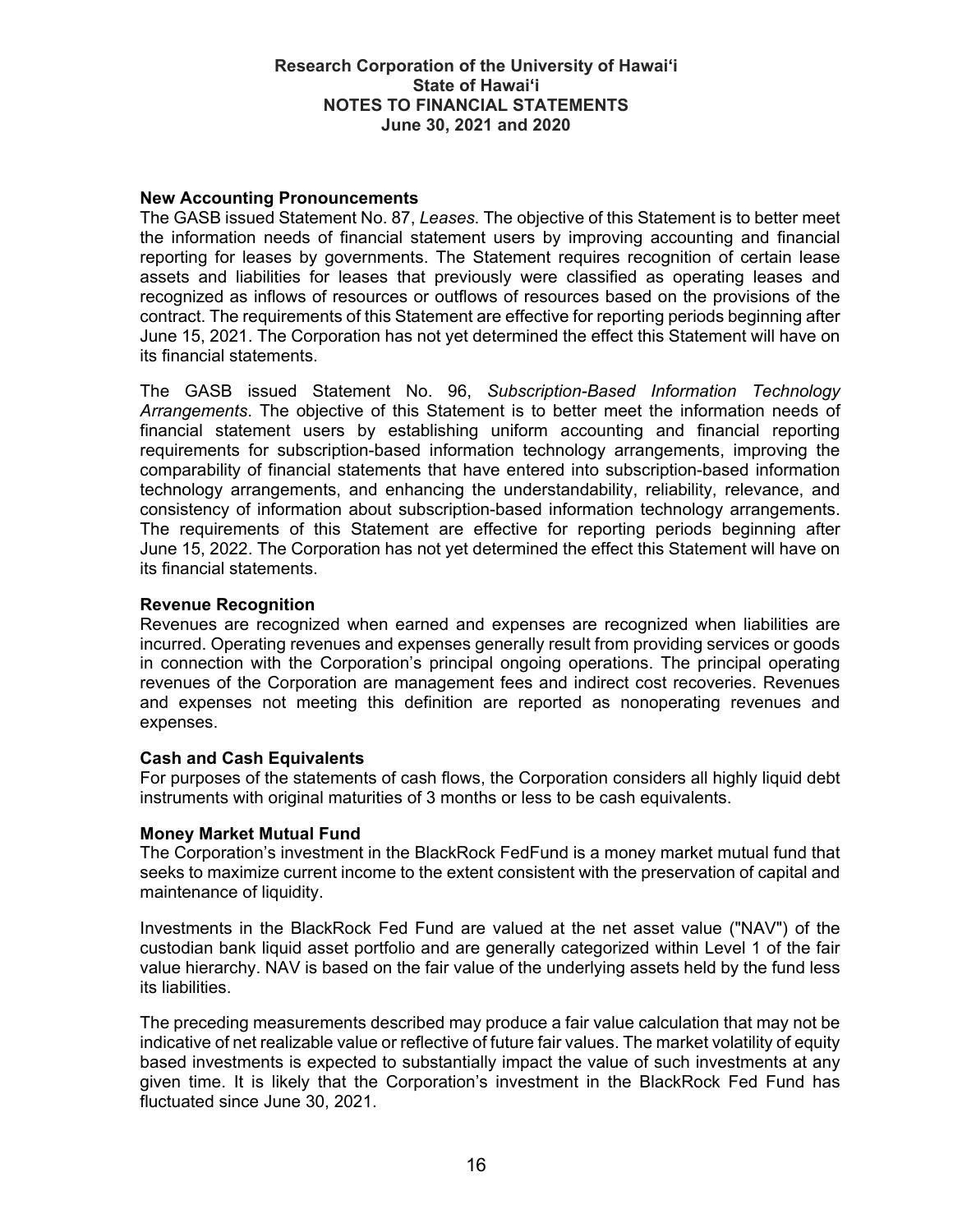Additional information on the Corporation's investment in the BlackRock FedFund are as follows:

|                                   | 2021               |   | 2020               |
|-----------------------------------|--------------------|---|--------------------|
| <b>Fair Value</b>                 | 25,063,477         | S | 18,100,791         |
| <b>Unfunded Commitments</b>       | None               |   | None               |
| <b>Redemption Frequency</b>       | Daily              |   | Daily              |
| <b>Required Redemption Notice</b> | Same as trade date |   | Same as trade date |

### **Time Certificates of Deposit**

Time certificates of deposit with an original maturity greater than 3 months are separately reported. Time certificates of deposit are reported at cost.

### **Investments**

Investments in fixed income securities with readily determinable fair values are reported at fair value based on quoted market prices. Unrealized gains and losses on investments are included in the Statement of Revenues, Expenses, and Changes in Net Position. Realized gains and losses are computed as the difference between the proceeds of the sale and the cost basis of the investment sold. The calculation of realized gains and losses is independent of the calculation of net changes in the fair value of investments.

### **Fair Value Measurements**

For financial assets reported at fair value, the Corporation defines fair value as the price that would be received to sell an asset in the principal or most advantageous market in an orderly transaction between market participants. The Corporation measures fair value using assumptions developed based on market data obtained from independent external sources and the reporting entity's own assumptions. The hierarchy is broken down into levels based on the reliability of the inputs as follows:

- **Level 1** Quoted prices (unadjusted) in active markets for identical assets or liabilities that the reporting entity has the ability to access at the measurement date.
- **Level 2**  Inputs other than quoted market prices included within Level 1 that are observable for an asset or liability, either directly or indirectly.
- **Level 3** Unobservable inputs for an asset or liability reflecting the reporting entity's own assumptions of market participants. Level 3 inputs should be used to measure fair value to the extent that observable Level 1 or 2 inputs are not available.

### **Restricted Cash**

Restricted cash consists of the portion of the advances from other sponsoring agencies that are for project expenditures that will occur within one year or less.

### **Capital Assets**

Capital assets, which include office furniture and equipment and computer software acquired for administrative operations, are reported in the financial statements. Management capitalizes office furniture and equipment and computer software costs if the cost is in excess of \$5,000 and \$25,000, respectively, and the useful life exceeds one year. Purchased capital assets are valued at cost.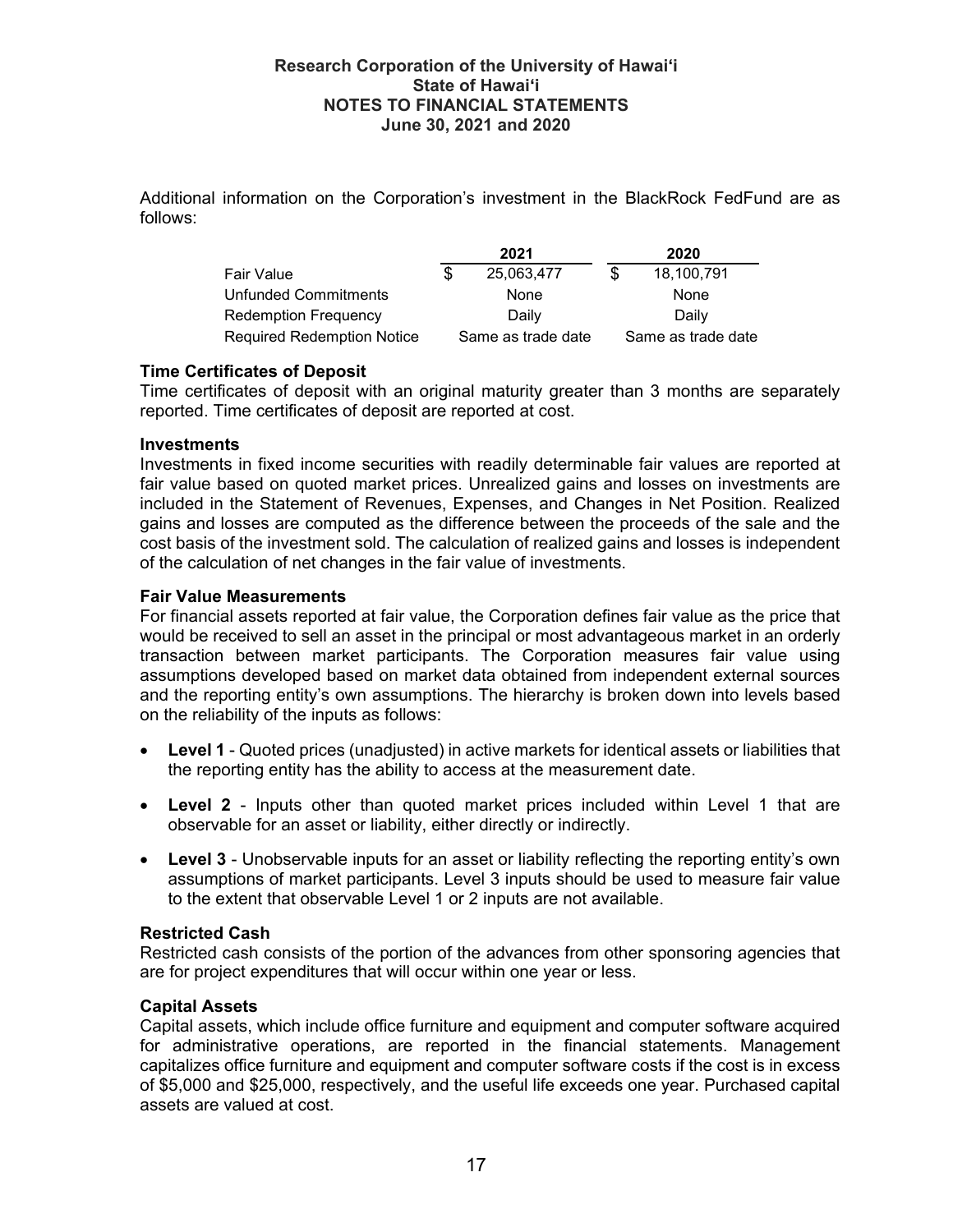Depreciation expense is recorded in the financial statements using the straight-line method over the assets' estimated useful lives. Generally, the useful life used for office furniture and equipment and computer software costs is six years.

Furniture and equipment acquired by the Corporation for projects are charged to project expenditures and are not capitalized for financial statement purposes. Title to fixed assets acquired for direct project contracts generally remains with the sponsoring agency. Title to fixed assets acquired for University projects which are serviced by the Corporation passes directly to the University.

### **Deferred Inflows of Resources and Deferred Outflows of Resources**

The Corporation accounts for deferred inflows of resources and deferred outflows of resources as an acquisition of resources that are applicable to future reporting periods and a consumption of resources that are applicable to future reporting periods, respectively.

The deferred outflows of resources related to postemployment health care and life insurance benefits resulted from changes in actuarial assumptions and other inputs which will be amortized over a period of 6.05 years which has been actuarially determined. The deferred inflows of resources related to postemployment health care and life insurance benefits primarily resulted from differences between expected and actual experience in the measurement of the total postemployment health care and life insurance benefits liability and will be amortized over a period of 4.98 years which has been actuarially determined.

### **Retirement Plan**

The Corporation sponsors a retirement plan for substantially all employees. The Corporation's policy is to contribute 10% of eligible employees' regular compensation, as defined, to the plan, subject to certain limitations.

### **Vacation**

Employees are credited with vacation at the rate of 168 hours per calendar year. The accumulation of such vacation credits is limited to a maximum of 360 hours at calendar year end. Accumulated vacation for administrative and project personnel has been accrued and reflected in the accompanying statements of net position. Accumulated vacation at June 30, 2021 and 2020 totaled \$7,564,915 and \$7,171,540, respectively.

The Corporation established a vacation payout fringe benefit rate to accumulate a cash reserve to pay for unused vacation hours upon termination of employment. The Corporation's collections, net of payments to terminated employees as of June 30, 2021 and 2020, totaled \$621,404 and \$515,287, respectively. The balance of the accrued liability for earned but unused vacation is included as an offsetting component of the receivable from the University and other Sponsors in the accompanying statements of net position.

### **Supplemental Retirement Benefits**

Sick leave accumulates at the rate of 14 hours per month of service without limit and is not convertible to pay upon termination of employment. However, an employee who retires in good standing and meets certain eligibility requirements may be entitled to supplemental retirement benefits.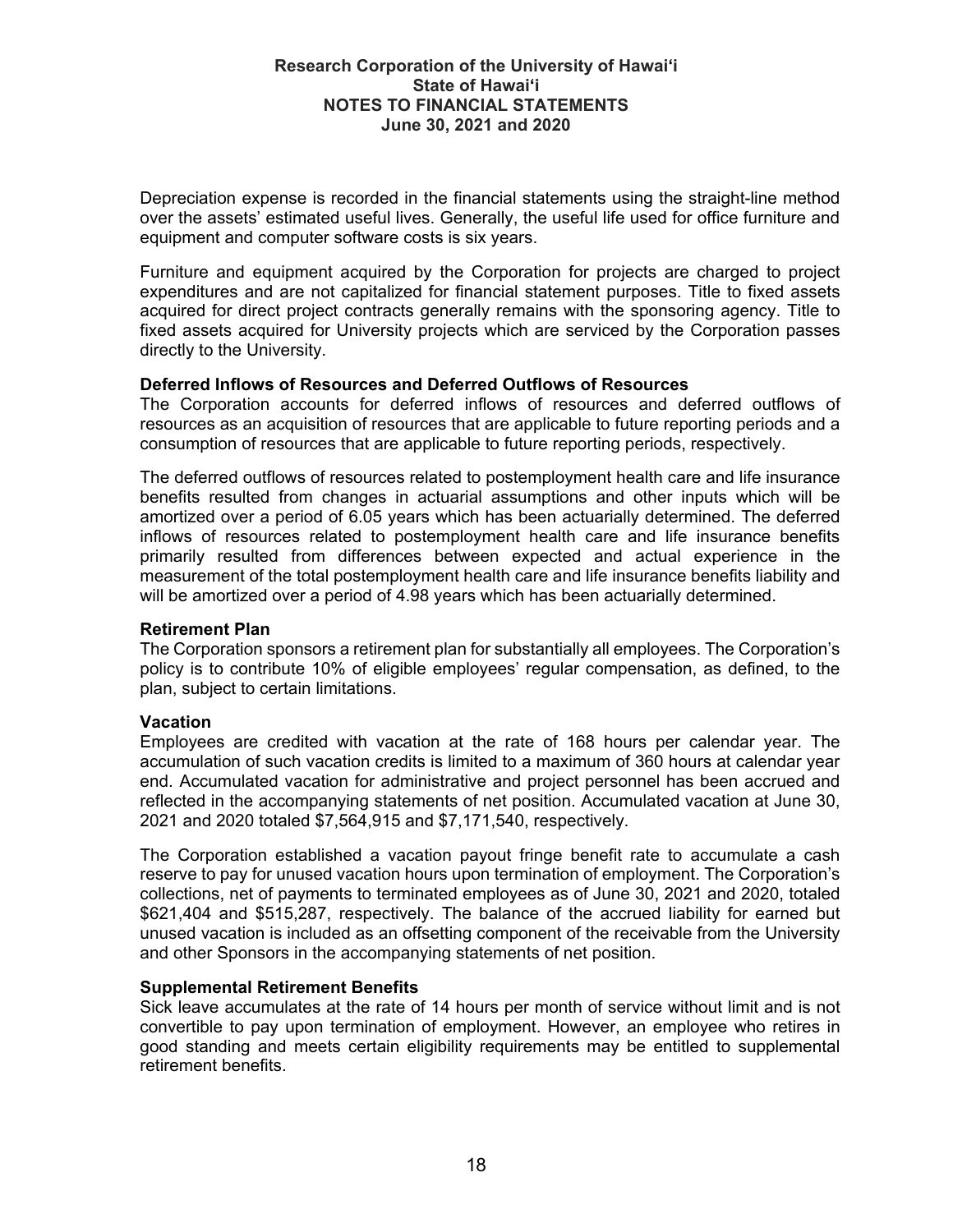#### **Net Position**

Resources are restricted when constraints placed on them are either externally imposed or imposed by constitutional provisions or enabling legislation. Internally imposed designations of resources are not presented as restricted resources. When both restricted and unrestricted resources are available for use, generally, it is management's policy to use restricted resources first, then unrestricted resources as they are needed. There were no restricted resources at June 30, 2021 or 2020.

#### **Risk Management**

Liabilities related to certain types of losses (including torts, theft of, damage to, or destruction of assets, errors or omissions, natural disasters, and injuries to employees) are reported when it is probable that the losses have occurred and the amount of those losses can be reasonably estimated.

#### **Use of Estimates**

The preparation of financial statements in conformity with accounting principles generally accepted in the United States of America requires management to make estimates and assumptions that affect the reported amounts of assets and liabilities and disclosure of contingent assets and liabilities at the date of the financial statements and the reported amounts of revenues and expenses during the reporting period. Actual results could differ from those estimates.

#### **Risks and Uncertainties**

Some agreements with direct projects define the Corporation as the party responsible for administering all aspects of the award, including fulfilling the terms and agreements of the award, and assuring compliance with all requirements.

### **2. Cash, Money Market Mutual Fund, and Time Certificate of Deposits**

The portion of cash and time certificates of deposits not covered by federal depository insurance is covered by collateral held in the name of the Corporation by third party custodians.

Cash equivalents consist of investments in the BlackRock FedFund money market mutual fund which are not covered by collateral held in the name of the Corporation by third party custodians. However, substantially all of the underlying investments in the BlackRock FedFund money market mutual fund are maintained in assets issued or guaranteed as to principal and interest by the United States Government, its agencies, or instrumentalities.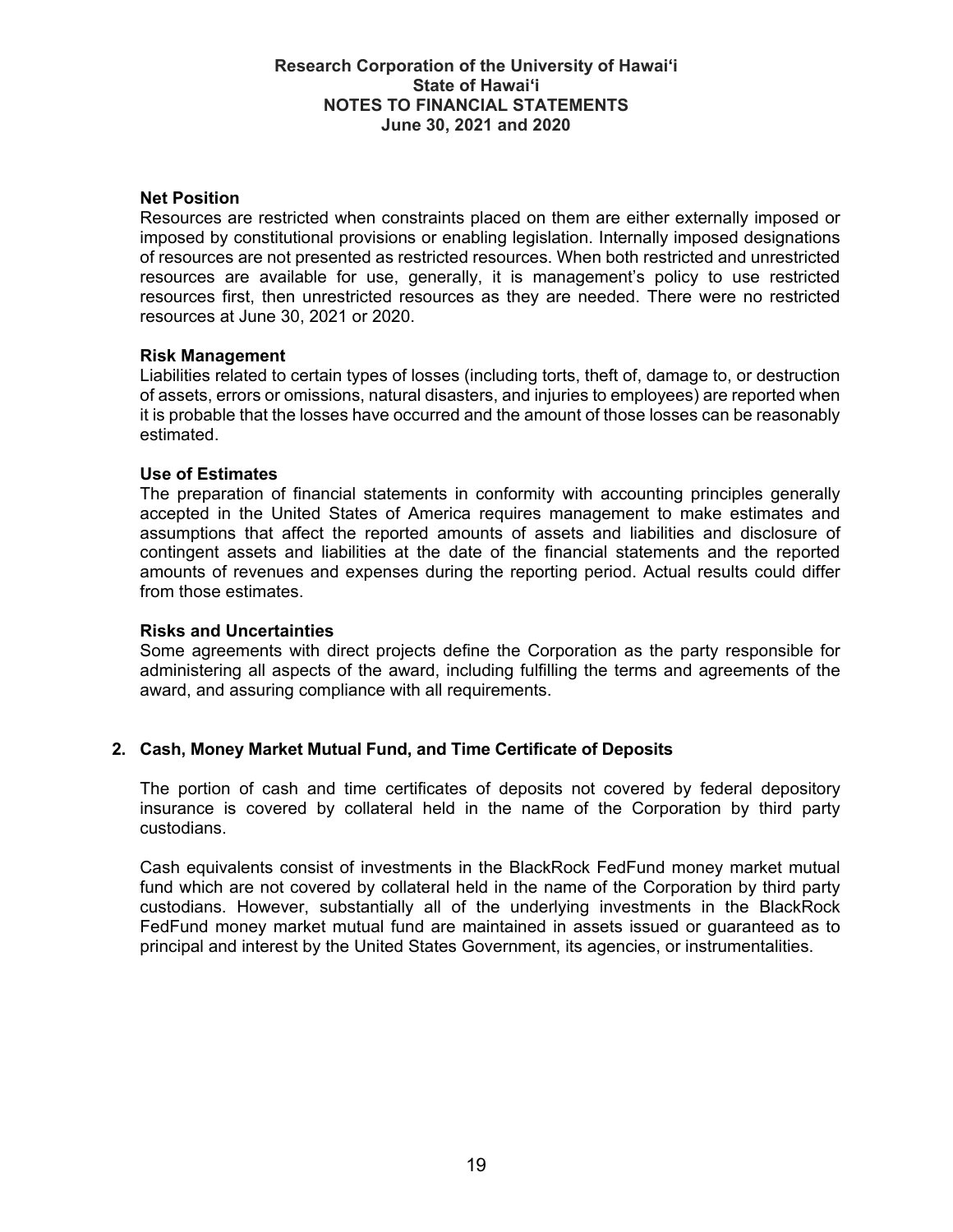#### **3. Investments**

The following schedule summarizes the fair value and cost of the Corporation's investments at June 30, 2021:

|                          |   | 2021              |    |           |  |  |  |
|--------------------------|---|-------------------|----|-----------|--|--|--|
|                          |   | <b>Fair Value</b> |    | Cost      |  |  |  |
| U.S. Treasury            |   | 2,115,183         | \$ | 2,134,675 |  |  |  |
| U.S. Government agencies |   | 847.840           |    | 853,325   |  |  |  |
| Other investments        |   | 25,223            |    | 25,223    |  |  |  |
|                          | S | 2,988,246         |    | 3,013,223 |  |  |  |

Investments consist primarily of United States Treasury and Government agency securities. The fair value of these investments are primarily based on quoted prices for similar securities and classified as Level 2 in the fair value hierarchy. The decrease in fair value of investments (unrealized loss) for the fiscal year ended June 30, 2021 was (\$24,977).

Custodial credit risk is the risk that in the event of a financial institution failure, the Corporations' investments may not be returned to it. The Corporation does not have a deposit policy for custodial credit risk. Investments are classified as to custodial risk within three categories as follows:

- Category 1 includes investments that are insured or registered or securities held by the Corporation or its agent in the Corporation's name.
- Category 2 includes uninsured and unregistered investments with the securities held by the counterparty's trust departments or agent in the Corporation's name.
- Category 3 includes uninsured and unregistered investments, with the securities held by the counterparty or by its trust departments or agent, but not in the Corporation's name.

Investments in United States Treasury and Government agency securities are classified as Category 2.

Interest rate risk is the risk that changes in interest rates will adversely affect the fair value of an investment. The price of fixed income securities with a longer time to maturity tend to be more sensitive to changes in interest rates and therefore, are more volatile than those with shorter maturities. The composition of the Corporation's fixed income investments and maturities at June 30, 2021 was as follows:

|                          | 2021              |   |             | <b>Investment Maturities (in Years)</b> |             |       |
|--------------------------|-------------------|---|-------------|-----------------------------------------|-------------|-------|
|                          | <b>Fair Value</b> |   | Less than 1 | 1 to 5                                  | More than 5 |       |
| U.S. Treasury            | 2.115.183         | S | 363.312     | 1.751.871                               | S           | --    |
| U.S. Government agencies | 847.840           |   | 177.444     | 670.396                                 |             | $- -$ |
| Other investments        | 25.223            |   | 25,223      | --                                      |             | --    |
|                          | 2,988,246         | S | 565.979     | 2.422.267                               | S           | --    |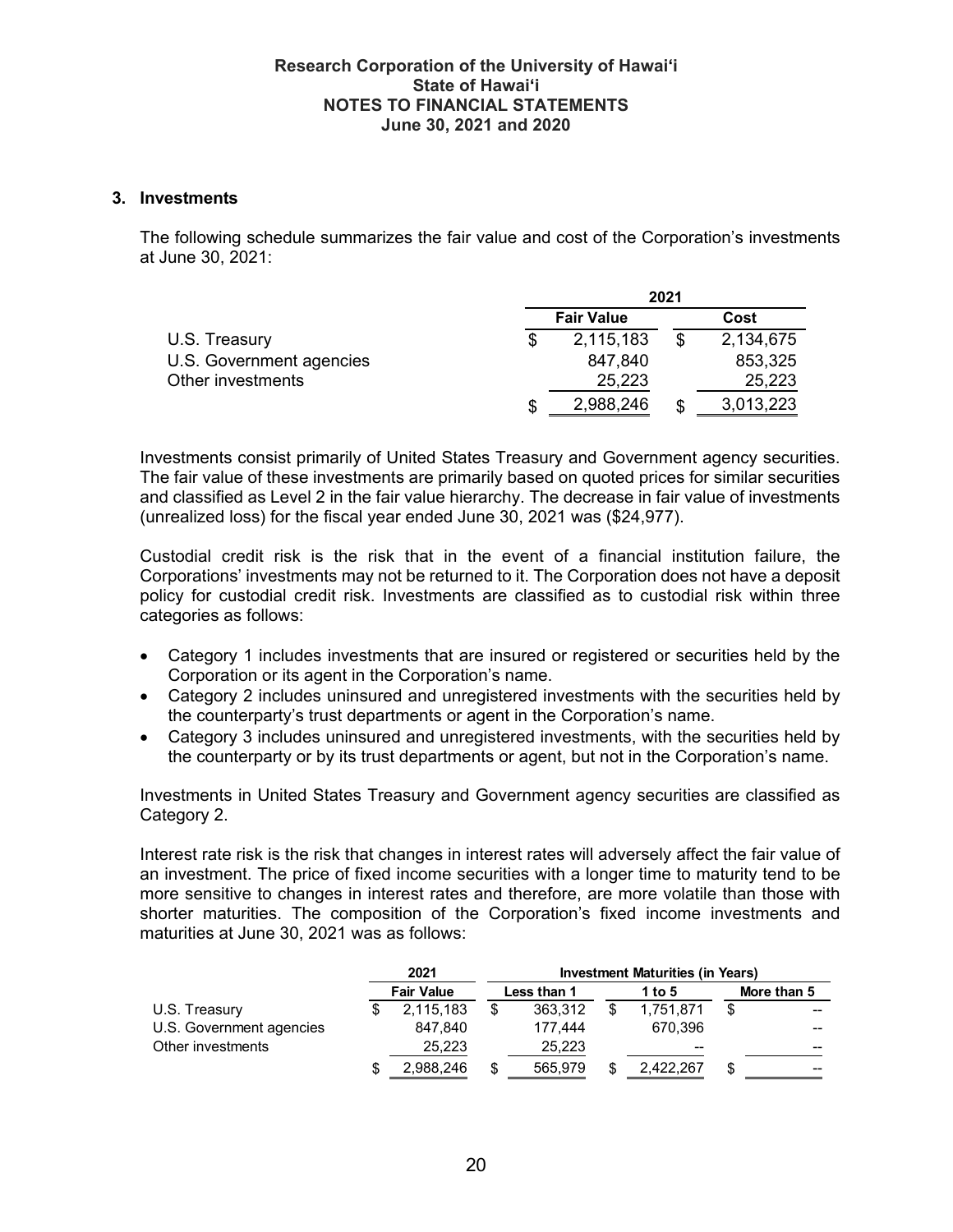#### **4. Receivables and Advances**

The Corporation's projects are divided into two groups: those administered under the Internal Agreement with the University, and those administered under direct agreements with other Sponsors. Projects are either funded on a cost reimbursable basis or through advance funding. Under cost reimbursable projects, expenditures are initially paid for by the Corporation and are later reimbursed by the Sponsors. Under advance funded projects, the Corporation receives cash in advance of expenditures.

The net receivable balance from the University was comprised of the following at June 30, 2021 and 2020:

|                                    | 2021             |    | 2020        |
|------------------------------------|------------------|----|-------------|
| Extramurally sponsored accounts    | \$<br>23,497,419 | \$ | 25,375,686  |
| Internally funded accounts         | (6,996,639)      |    | (5,539,864) |
| Revolving accounts                 | (11, 433, 381)   |    | (8,884,509) |
| Ship operations revolving accounts | (4,611,708)      |    | (412,010)   |
| Miscellaneous agency accounts      | 1,725,941        |    | 1,311,090   |
| Management fee                     | 1,321,644        |    | 1,933,193   |
| Advance                            | (585,000)        |    | (585,000)   |
|                                    | \$<br>2,918,276  | S  | 13,198,586  |

Advances under direct agreements with other sponsoring agencies in excess of project expenditures totaled \$4,074,402 and \$3,334,453 at June 30, 2021 and 2020, respectively. Cash relating to a portion of the advances of 3,154,865 and 2,707,634 at June 30, 2021 and 2020, respectively, is restricted by the sponsors.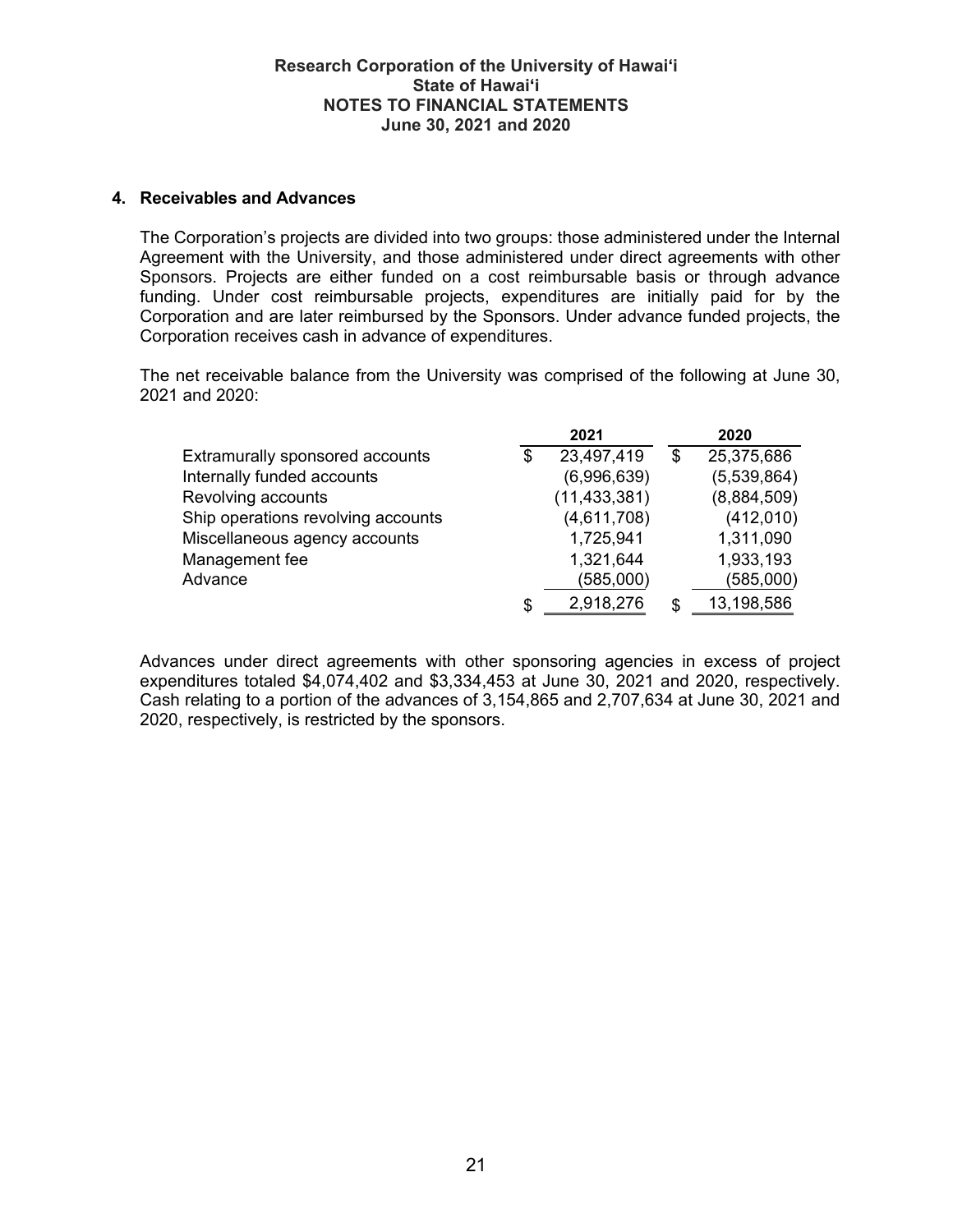### **5. Capital Assets**

Capital assets activity for the fiscal years ended June 30, 2021 and 2020 were as follows:

|                                | <b>Beginning</b><br><b>Balance</b> | <b>Additions</b> | <b>Dispositions</b> |    | <b>Ending</b><br><b>Balance</b> |
|--------------------------------|------------------------------------|------------------|---------------------|----|---------------------------------|
| 2021                           |                                    |                  |                     |    |                                 |
| Office equipment               | \$<br>541.819                      | \$<br>115,183    | \$                  | \$ | 657,002                         |
| Computer software              | 8,709,892                          | 328,796          |                     |    | 9,038,688                       |
|                                | 9,251,711                          | 443,979          |                     |    | 9,695,690                       |
| Less: Accumulated depreciation |                                    |                  |                     |    |                                 |
| Office equipment               | 429,949                            | 47,694           |                     |    | 477,643                         |
| Computer software              | 5,561,610                          | 825,615          |                     |    | 6,387,225                       |
|                                | 5,991,559                          | 873,309          |                     |    | 6,864,868                       |
|                                | \$<br>3,260,152                    | \$<br>(429,330)  | \$                  | \$ | 2,830,822                       |
| 2020                           |                                    |                  |                     |    |                                 |
| Office equipment               | \$<br>531,261                      | \$<br>17,152     | \$<br>(6, 594)      | \$ | 541,819                         |
| Computer software              | 7,919,161                          | 790,731          |                     |    | 8,709,892                       |
|                                | 8,450,422                          | 807,883          | (6, 594)            |    | 9,251,711                       |
| Less: Accumulated depreciation |                                    |                  |                     |    |                                 |
| Office equipment               | 391,735                            | 44,808           | (6, 594)            |    | 429,949                         |
| Computer software              | 4,842,100                          | 719,510          |                     |    | 5,561,610                       |
|                                | 5,233,835                          | 764,318          | (6, 594)            |    | 5,991,559                       |
|                                | \$<br>3,216,587                    | \$<br>43,565     | \$                  | S  | 3,260,152                       |

### **6. Line of Credit**

The Corporation has a revolving line of credit with First Hawaiian Bank in the amount of \$5,000,000 for short-term working capital, expiring on February 1, 2022. The terms of the revolving line of credit require repayment as specified in the credit agreement. All borrowings are collateralized by a security interest in the Corporation's accounts receivable. The rate of interest on borrowings outstanding was 2.60% at June 30, 2021 and 2020. At June 30, 2021 and 2020, there were no borrowings outstanding under this line.

### **7. Net Position**

### **Working Capital**

Many of the projects administered by the Corporation are cost reimbursable. The time lag in receiving reimbursements makes the creation of a reserve for working capital necessary. The Board of Directors authorized the designation of a portion of accumulated surplus for this purpose.

### **Project Contingent Liabilities**

The Corporation enters into contracts and agreements in the ordinary course of business on behalf of research projects of the University and other sponsoring agencies. The Internal Agreement and the Corporation's agreements with other sponsoring agencies generally hold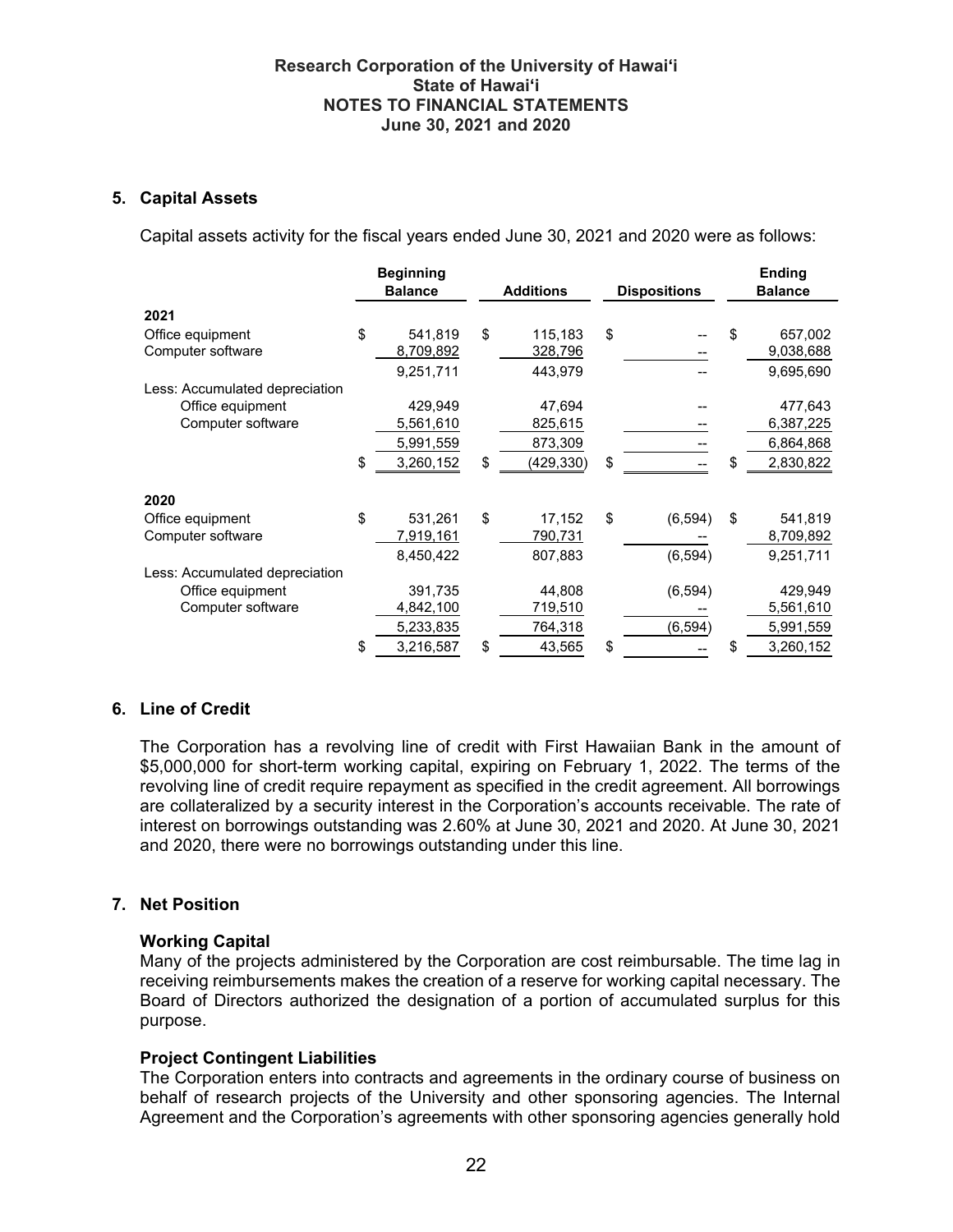the University and the other sponsoring agencies responsible for liabilities resulting from such contracts and agreements. However, due to the risk associated with the Corporation being a party to the contracts and agreements, the Board of Directors authorized the designation of a portion of accumulated surplus to cover such contingent liabilities, which may include, but are not limited to project overruns and disallowances, litigation expenses, professional services, and other project related expenses. For the fiscal years ended June 30, 2021 and 2020, the amount of the designation was increased by \$1,611 and \$22,749, respectively. A separate interest-bearing account is maintained for this reserve.

Unrestricted accumulated surplus at June 30, 2021 and 2020 was comprised of the following:

|                                | 2021      | 2020      |  |
|--------------------------------|-----------|-----------|--|
| Designated                     |           |           |  |
| Working capital                | 5,573,572 | 5,080,718 |  |
| Project contingent liabilities | 1,076,329 | 1,074,718 |  |
|                                | 6,649,901 | 6,155,436 |  |

### **8. Operating Revenues**

Under the terms of the Internal Agreement, the Corporation is reimbursed for administrative expenses incurred to provide specialized administrative services to projects of the University. Operating revenues from the University for the fiscal years ended June 30, 2021 and 2020 were as follows:

|                                 |   | 2021      |   | 2020      |
|---------------------------------|---|-----------|---|-----------|
| Extramurally sponsored accounts | S | 5,531,531 | S | 6,438,148 |
| Internally funded accounts      |   | 406,716   |   | 387,043   |
| Revolving accounts              |   | 727,314   |   | 935,271   |
|                                 |   | 6,665,561 |   | 7,760,462 |

Direct agreements with other sponsors allow for indirect cost recoveries based on a predetermined or negotiated indirect cost rate.

### **9. Retirement Plan**

The Corporation participates with other institutions in the Teachers Insurance and Annuity Association and College Retirement Equities Fund, a noncontributory defined contribution retirement plan which covers substantially all qualified employees. Employees are eligible to participate in this plan upon completion of one year of service. Required contributions by the Corporation to the retirement plan are based on 10% of eligible employees' regular compensation, as defined. All contributions are fully vested and non-forfeitable when made. While it is expected that this retirement plan will continue indefinitely, the Board of Directors of the Corporation reserves the right to modify or discontinue the plan at any time. Total contributions to the retirement plan for the fiscal years ended June 30, 2021 and 2020 were \$273,758 and \$307,182, respectively.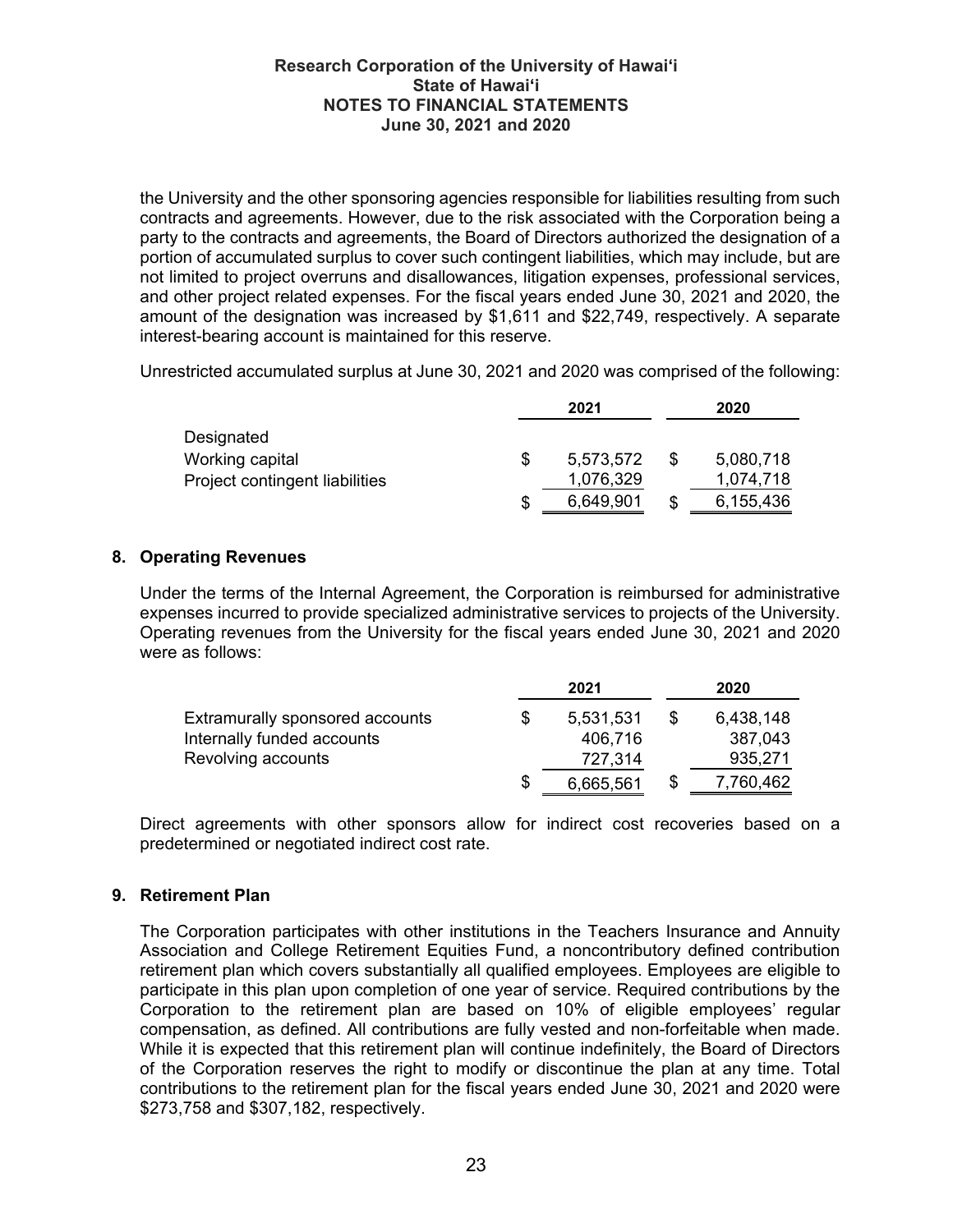The Corporation offers supplemental retirement benefits in addition to benefits available under the previously mentioned retirement plan. To be eligible, a terminating employee must be at least age 45 years 4 months, have service of 10 years or more, and have accumulated unused sick leave of 60 days or more. The supplemental retirement benefits amount to 10% of the value of the unused sick leave reduced by 1/2% for each month below the age of 62. The terminating employee may elect to purchase an annuity or receive the benefit in cash. At June 30, 2021 and 2020, the Corporation's accrued supplemental retirement benefits totaled \$2,607,283 and \$2,448,700 respectively, in the accompanying statements of net position. The accrual represents the Corporation's best estimate of future supplemental retirement benefits based on available information. Supplemental retirement benefits paid during the fiscal years ended June 30, 2021 and 2020 were \$269,087 and \$216,939, respectively.

The following is a summary of changes in accrued supplemental retirement benefits for the fiscal years ended June 30, 2021 and 2020:

|                                                                      | 2021            | 2020            |
|----------------------------------------------------------------------|-----------------|-----------------|
| <b>Beginning balance</b>                                             | \$<br>2,448,700 | \$<br>2,334,754 |
| Additions                                                            | 647,768         | 233,886         |
| <b>Deductions</b>                                                    | (269, 087)      | (216, 939)      |
| Adjustments                                                          | (220, 098)      | 96,999          |
| <b>Ending balance</b>                                                | 2,607,283       | 2,448,700       |
| Less: Current portion of accrued<br>supplemental retirement benefits | (242,000)       | (228,000)       |
| Noncurrent portion of accrued<br>supplemental retirement benefits    | \$<br>2,365,283 | \$<br>2,220,700 |

### **10. Postemployment Health Care and Life Insurance Benefits**

#### **Plan Description**

The Corporation provides a single employer defined benefit postemployment benefit program. The program provides healthcare and life insurance to eligible employees and/or spouses. To be eligible for these benefits, a retiree must have 10 years of continuous service, 10 years total participation in the retirement plan/term life insurance program, be age 59-1/2 or older, be an annuitant of the RCUH retirement program at the time of application, and retirement status must be in good standing. The Corporation funds the postemployment health care and life insurance benefits plan on a pay-as-you-go basis. Accordingly, there are no assets currently accumulated in a trust that meets the criteria in paragraph 4 of GASB Statement No. 75, *Accounting and Financial Reporting for Postemployment Benefits Other Than Pensions*.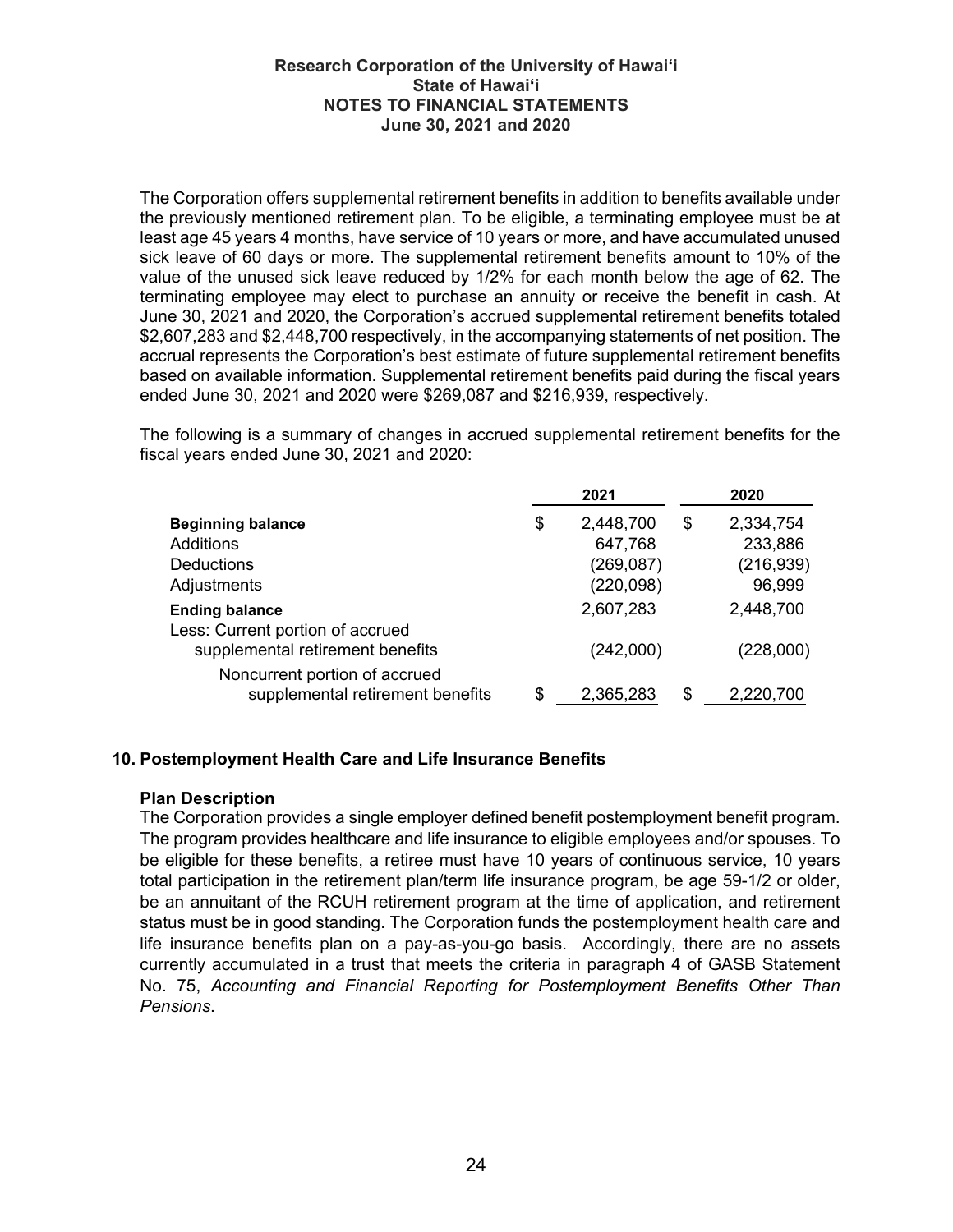### **Benefits Provided**

For health insurance, the Corporation contributes a maximum of \$50 per month per participant (employee and spouse). The retiree and spouse are responsible for payments of any remaining premium balance due. The program was established by the Board of Directors and may be changed or rescinded at the Board's discretion. Effective August 1, 2014, the \$50 per month subsidy was eliminated for participants not already receiving the benefit. Employees remain eligible to participate in the postemployment health insurance program by paying the entire premium costs themselves. Term life insurance in the amount of \$5,000 is provided for the retiree only.

### **Employees Covered by Benefit Terms**

At June 30, 2021 and 2020, the following employees were covered by the benefit terms:

|                                                             | 2021  | 2020  |
|-------------------------------------------------------------|-------|-------|
| Retirees and surviving spouses currently receiving benefits | 91    | -93   |
| Active employees                                            | 2.097 | 1,960 |
| Total                                                       | 2,188 | 2,053 |

### **Total Postemployment Health Care and Life Insurance Benefits Liability**

The Corporation's total postemployment health care and life insurance benefit liability at June 30, 2021 and 2020 of \$2,461,664 and \$2,698,904, respectively, was measured as of June 30, 2021 and 2020, and was determined by an actuarial valuation as of that date.

#### **Actuarial Assumptions and Other Inputs**

The total postemployment health care and life insurance benefit liability in the actuarial valuation was determined using the following actuarial assumptions and other inputs, applied to all periods included in the measurement, unless otherwise specified.

| <b>Salary Increases:</b>                                                                    | 3.00%, including inflation                                                                     |
|---------------------------------------------------------------------------------------------|------------------------------------------------------------------------------------------------|
| <b>Discount Rate:</b>                                                                       | 2021 - 2.18%, based on the S&P Municipal Bond 20<br>Year High Grade Index as of June 30, 2021. |
|                                                                                             | 2020 - 2.66%, based on the S&P Municipal Bond 20<br>Year High Grade Index as of June 28, 2020. |
| <b>Healthcare Cost Trend Rate:</b>                                                          | $2021 - 7.50\%$                                                                                |
|                                                                                             | $2020 - 7.75%$                                                                                 |
| <b>Rate to Which the Cost Trend</b><br>Rate is Assumed to Decline<br>(Ultimate Trend Rate): | 4.50%                                                                                          |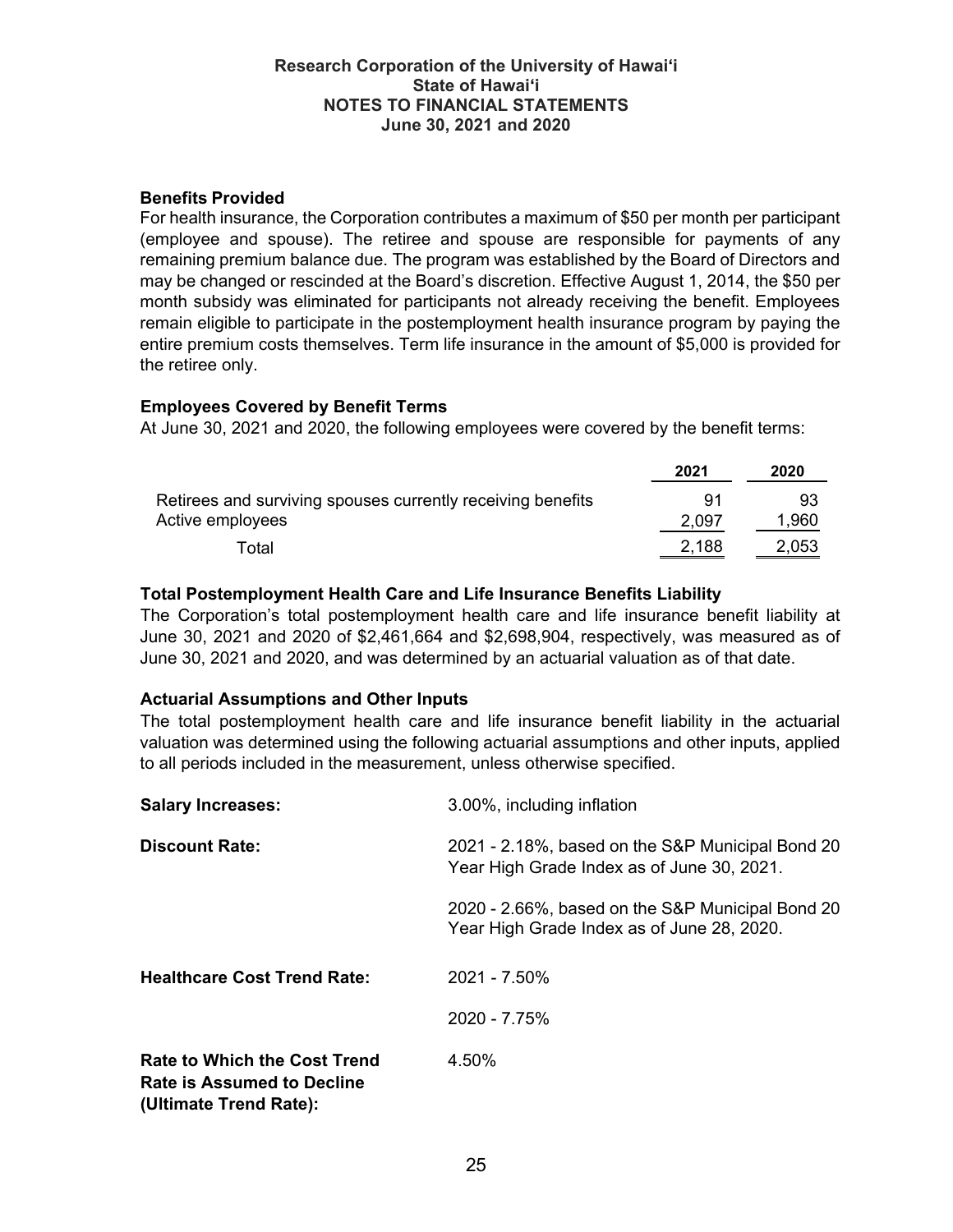### **Year that the Rate Reaches the** 2034 **Ultimate Trend Rate:**

**Mortality:** 2021 - PUBT-2010 Amount-weighted Teachers Mortality Tables, scaled back to 2010, and projected on a fully generational basis using mortality scale MP-2020.

> 2020 - PUBT-2010 Amount-weighted Teachers Mortality Tables, scaled back to 2010, and projected on a fully generational basis using mortality scale MP-2019.

**Changes in the Total Postemployment Health Care and Life Insurance Benefits Liability** The following table reconciles the changes in the total postemployment health care and life insurance benefits liability for the fiscal years ended June 30, 2021 and 2020:

|                                                    | 2021       | 2020            |
|----------------------------------------------------|------------|-----------------|
| Balance at beginning of fiscal year                | 2,698,904  | \$<br>2,458,694 |
| Increase (decrease) in postemployment health care  |            |                 |
| and life insurance benefits attributed to          |            |                 |
| Service cost                                       | 124,671    | 110,852         |
| Interest cost                                      | 74.773     | 71.285          |
| Differences between expected and actual experience | (174, 773) | (99,009)        |
| Changes in actuarial assumptions                   | (236, 598) | 186,375         |
| Benefits paid to participants                      | (25, 313)  | (29, 293)       |
| Balance at end of fiscal year                      | 2,461,664  | 2,698,904       |

The changes in actuarial assumptions for the fiscal year ended June 30, 2021 are primarily due to an update of election and spousal coverage assumptions, combined with a decrease in the discount rate from 2.66% to 2.18% and a change in per capita claims costs and premiums. The changes in actuarial assumptions for the fiscal year ended June 30, 2020 are primarily due to the impact of COVID-19 claims, combined with a decrease in the discount rate from 2.79% to 2.66% and a change in per capita claims costs and premiums.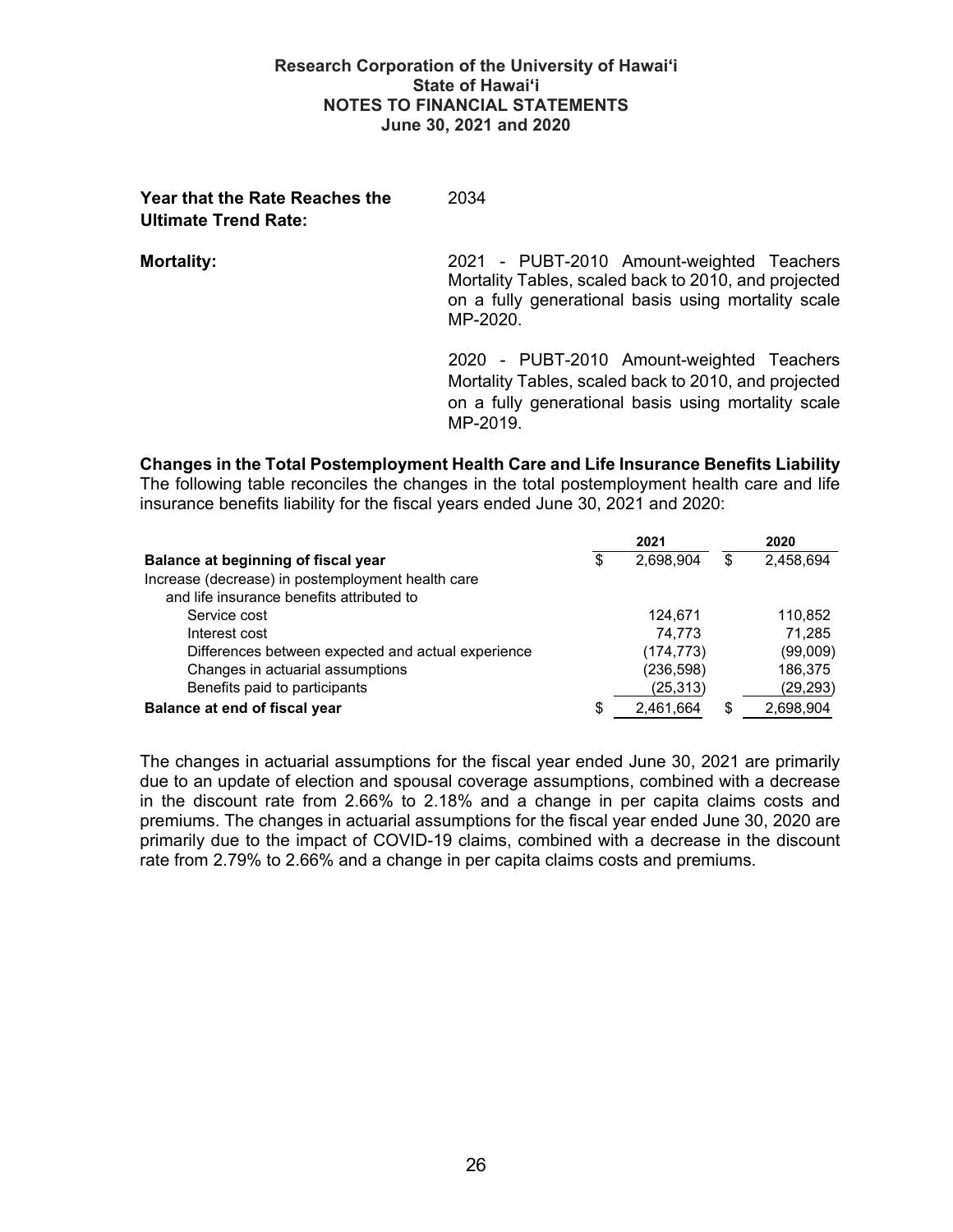#### **Sensitivity of the Total Postemployment Health Care and Life Insurance Benefits Liability to Changes in the Discount Rate**

The discount rate assumption has a significant effect on the amounts reported in the accompanying financial statements. The following presents the total postemployment health care and life insurance benefits liability of the Corporation, as well as what the total postemployment health care and life insurance benefits liability would be if it were calculated using a discount rate that is one percentage point lower or one percentage point higher than the current discount rate at June 30, 2021 and 2020:

|                                                                           |   |                      | <b>Current</b>                                  |                      |
|---------------------------------------------------------------------------|---|----------------------|-------------------------------------------------|----------------------|
| 2021                                                                      |   | 1% Decrease<br>1.18% | <b>Discount Rate</b><br>2.18%                   | 1% Increase<br>3.18% |
| Total postemployment health care<br>and life insurance benefits liability | S | 2,872,213            | \$<br>2.461.664                                 | \$<br>2,140,138      |
| 2020                                                                      |   | 1% Decrease<br>1.66% | <b>Current</b><br><b>Discount Rate</b><br>2.66% | 1% Increase<br>3.66% |
| Total postemployment health care                                          |   |                      |                                                 |                      |
| and life insurance benefits liability                                     | S | 3,110,337            | \$<br>2,698,904                                 | 2,370,949            |

### **Sensitivity of the Total Postemployment Health Care and Life Insurance Benefits Liability to Changes in the Healthcare Cost Trend Rate**

The health care cost trend rate assumption has a significant effect on the amounts reported in the accompanying financial statements. The following presents the total postemployment health care and life insurance benefits liability of the Corporation, as well as what the total postemployment health care and life insurance benefits liability would be if it were calculated using a healthcare cost trend rate that is one percentage point lower or one percentage point higher than the current healthcare cost trend rate at June 30, 2021 and 2020:

|                 |                            | <b>Current</b> |                                        |             |
|-----------------|----------------------------|----------------|----------------------------------------|-------------|
|                 |                            |                |                                        | 1% Increase |
| 6.50%           |                            | 7.50%          |                                        | $8.50\%$    |
|                 |                            |                |                                        |             |
| \$<br>2.364.563 | \$                         | 2,461,664      | \$                                     | 2,574,546   |
|                 |                            | <b>Current</b> |                                        |             |
|                 |                            |                |                                        | 1% Increase |
| 6.75%           |                            | 7.75%          |                                        | 8.75%       |
| \$<br>2,567,948 | \$                         | 2.698.904      | S                                      | 2,850,857   |
|                 | 1% Decrease<br>1% Decrease |                | <b>Trend Rate</b><br><b>Trend Rate</b> |             |

#### **Expense, Deferred Outflows of Resources and Deferred Inflows of Resources Related to Postemployment Health Care and Life Insurance Benefits**

Prior to retirement, the health insurance premiums for the Corporation's employees are project expenditures and are not reflected on the Corporation's statements of revenues and expenses. Accordingly, for the fiscal years ended June 30, 2021 and 2020, the Corporation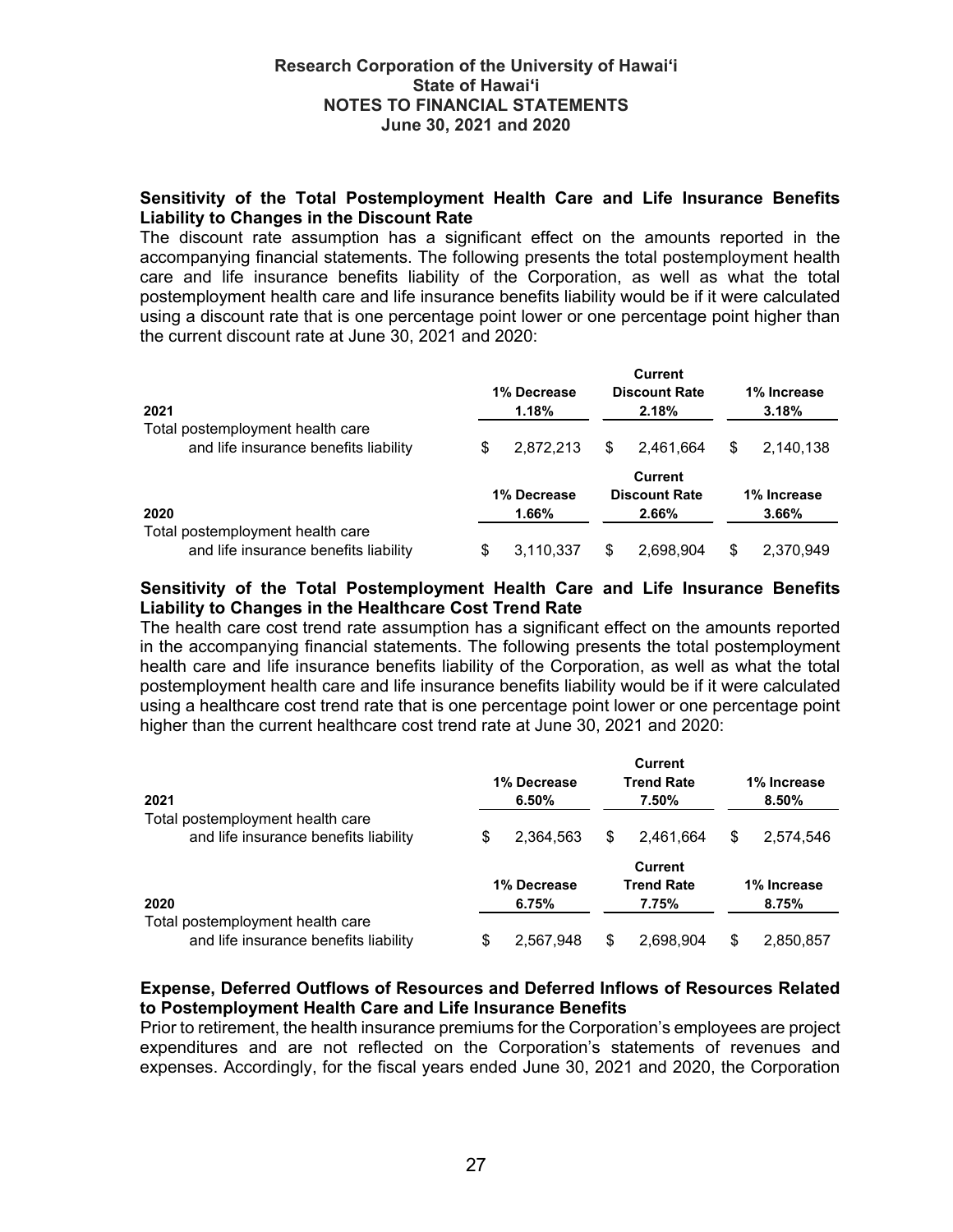recognized postemployment health care and life insurance benefit expense of \$0. In addition, the net receivable balance from the University and other sponsors presented in the accompanying statements of net position includes an amount for the postemployment health care and life insurance benefit expense.

At June 30, 2021 and 2020, the Corporation reported deferred outflows of resources of \$138,003 and \$189,550, respectively, due to changes in actuarial assumptions and other inputs. At June 30, 2021 and 2020, the Corporation reported deferred inflows of resources of \$634,864 and \$453,086, respectively, primarily due to differences between expected and actual experience in the measurement of the total postemployment health care and life insurance benefits liability.

Amounts reported as deferred outflows of resources and deferred inflows of resources related to postemployment health care and life insurance benefits will be recognized as follows:

| Fiscal Years ending June 30, | Amount          |  |  |
|------------------------------|-----------------|--|--|
| 2022                         | \$<br>(178,046) |  |  |
| 2023                         | (171, 983)      |  |  |
| 2024                         | (65, 881)       |  |  |
| 2025                         | (80, 951)       |  |  |
|                              | \$<br>(496,861) |  |  |

### **11. Project Expenditures and Commitments**

#### **University Projects**

University projects are comprised of extramurally sponsored, internally funded and other projects. The Internal Agreement between the University and the Corporation defines the basic responsibilities of each party. For extramurally sponsored projects, including research and training awards, the University is responsible for fulfilling the terms and conditions of the awards and for assuring compliance with all sponsor requirements, including, but not limited to compliance with applicable laws and regulations. For internally funded and other projects, the University establishes the requirements and, accordingly, retains all decision-making responsibility. While the Corporation is authorized to act as the agent for the University, the Corporation's responsibilities are limited to providing all necessary and required administrative and financial management services in support of the University's projects. All commitments and disbursements of project funds must be authorized and approved by the University's designated official.

Other projects consist of the University's revolving funds and specialized service facilities. Revolving accounts are self-sustaining, income-generating projects that are established for the purpose of supporting a specialized service facility, a recharge center, or other sales and service activities.

#### **Direct Projects**

Direct projects are projects assigned to and accepted by the Corporation from organizations other than the University, including federal and state agencies, international organizations, and other not-for-profit organizations. These projects normally remain under the general and technical supervision of personnel employed by the sponsors and the Corporation's responsibilities are limited to providing administrative services.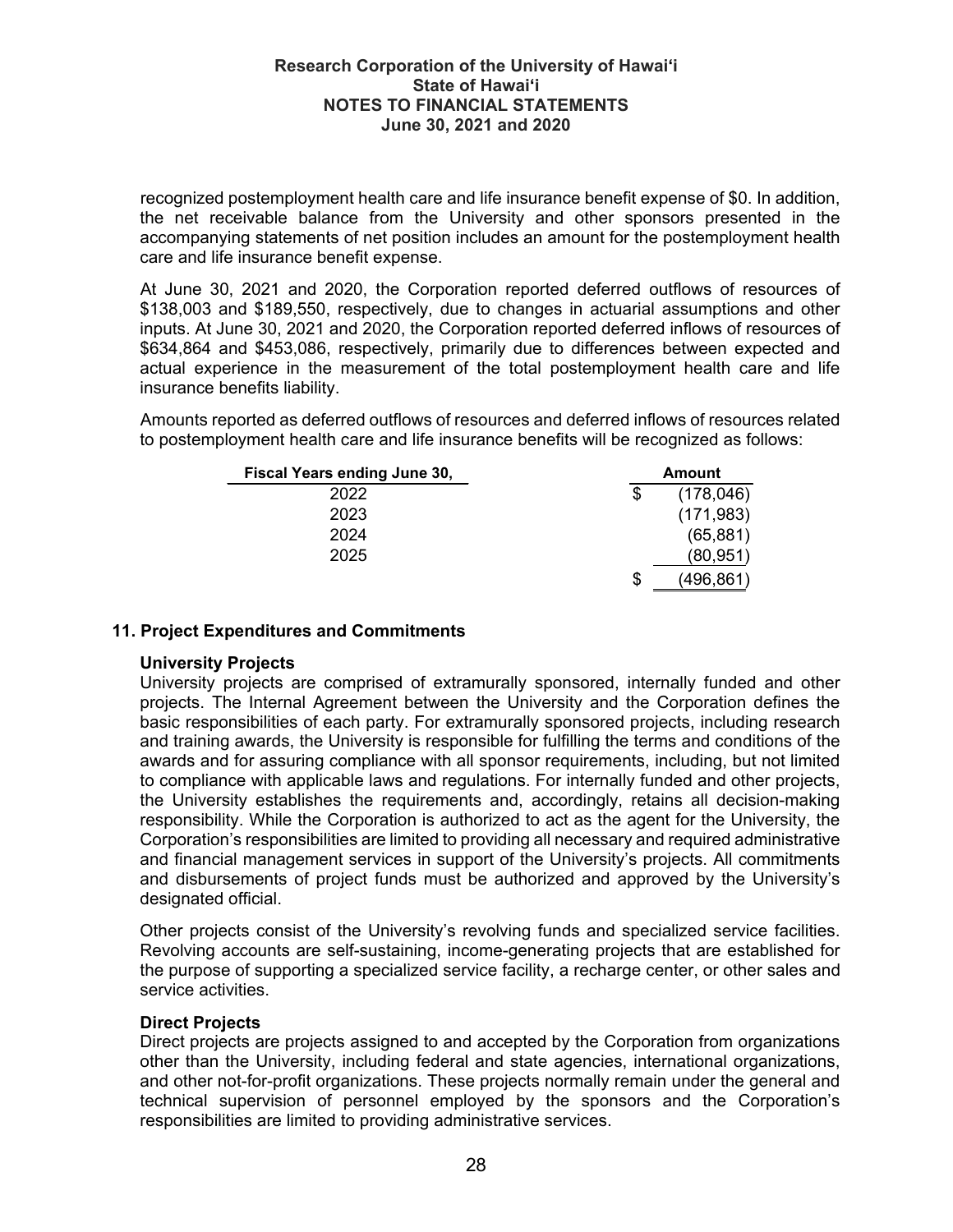Project expenditures, less advances and reimbursements from sponsors, are accounted for within project accounts which are reflected on the Corporation's statements of net position. Except for direct intergovernmental projects that fall under the Corporation's responsibility, these transactions are not reflected on the Corporation's statements of revenues, expenses, and changes in net position. Project expenditures for the fiscal years ended June 30, 2021 and 2020 were as follows:

|                    | <b>University</b> | <b>Direct</b>    |    |             |
|--------------------|-------------------|------------------|----|-------------|
|                    | <b>Projects</b>   | <b>Projects</b>  |    | Total       |
| 2021               |                   |                  |    |             |
| Salaries and wages | \$<br>105,332,364 | \$<br>9,308,631  | \$ | 114,640,995 |
| Equipment          | 13,948,941        | 65,410           |    | 14,014,351  |
| Other              | 128,288,913       | 4,350,802        |    | 132,639,715 |
|                    | \$<br>247,570,218 | \$<br>13,724,843 | \$ | 261,295,061 |
| 2020               |                   |                  |    |             |
| Salaries and wages | \$<br>99,876,012  | \$<br>9,313,517  | \$ | 109,189,529 |
| Equipment          | 14,604,720        | 62,085           |    | 14,666,805  |
| Other              | 141,307,255       | 5,381,834        |    | 146,689,089 |
|                    | \$<br>255,787,987 | \$<br>14,757,436 | S  | 270,545,423 |

Project commitments for outstanding project purchase orders that are not reflected in the accompanying statements of net position were approximately \$52,881,000 and \$49,646,000 at June 30, 2021 and 2020, respectively.

## **12. Operating Leases**

The Corporation occupies office space under month-to-month operating leases. The leases provide that the Corporation also pay taxes, maintenance and certain other operating expenses applicable to the leased premises. Total office and equipment rental expenses for the fiscal years ended June 30, 2021 and 2020 was \$291,077 and \$288,606, respectively, which includes \$271,971 and \$268,303, respectively, of office rental expense under the operating leases for the fiscal years ended June 30, 2021 and 2020.

### **13. Risk Management**

### **Torts**

The Corporation is involved in various actions, the outcome of which, in the opinion of management, will not have a material adverse effect on the Corporation's financial position.

### **Property and General Liability Insurance**

The Corporation is covered under the statewide insurance program of the State of Hawaiʻi. Under this program, the Corporation has property damage insurance for all risk losses including windstorm losses, losses from earthquake, flood, boiler and machinery, and terrorism.

The Corporation has general liability insurance under the State. Major exclusions include pollution, asbestos, airport, aircraft and medical-professional losses. The State program also includes crime insurance.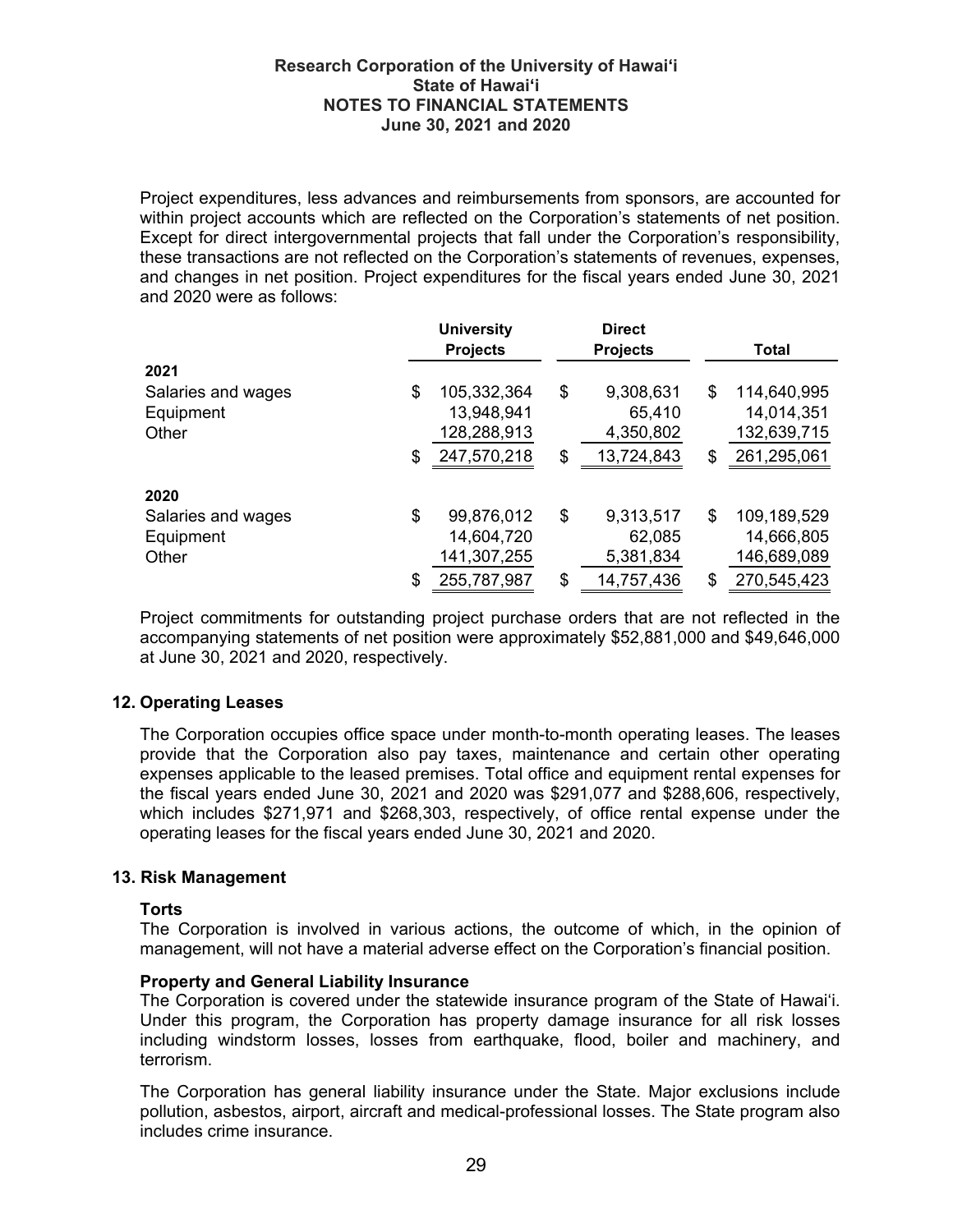The Corporation also purchases commercial insurance policies to supplement the State of Hawaiʻi insurance program, as needed.

The Corporation's insurance policies and those in which it is covered under the statewide insurance program are subject to various deductibles.

#### **Workers' Compensation**

The Corporation is self-insured for workers' compensation losses incurred prior to July 1, 1997 and unpaid as of June 30, 1997, and is liable for all workers' compensation claims filed by its employees for that period. Liabilities for workers' compensation claims are established if information indicates that it is probable that liabilities have been incurred and the amount of those claims can be reasonably estimated. These liabilities include an estimate for claims that have been incurred but not reported. At June 30, 2021 and 2020, the workers' compensation reserve amounted to \$546,061 and \$795,994, respectively, and is reported as a current liability in the accompanying statements of net position. This reserve represents the Corporation's best estimate of workers' compensation liabilities based on available information.

The following is a summary of changes in the workers' compensation reserve for the fiscal years ended June 30, 2021 and 2020.

|                                | 2021          | 2020 |           |  |
|--------------------------------|---------------|------|-----------|--|
| <b>Beginning balance</b>       | \$<br>795.994 |      | 865,587   |  |
| Payments on claims             | (59, 452)     |      | (68, 385) |  |
| Claim adjustment               | (195, 481)    |      |           |  |
| Other (interest credits, etc.) | 5,000         |      | (1,208)   |  |
| <b>Ending balance</b>          | \$<br>546,061 | S    | 795.994   |  |

For workers' compensation losses incurred after June 30, 1997, including employer's liability losses, the Corporation has a retrospective rated insurance plan with a commercial insurance company. The insurance excludes bodily injury occurring outside of the United States or Canada unless during temporary travel, vessel operations, and damages from harassment, discrimination, termination and other matters as defined.

#### **Unemployment Claims Reserve**

The Corporation is self-insured for unemployment claims. Liabilities for unemployment claims are established if information indicates that it is probable that liabilities have been incurred and the amount for those claims can be reasonably estimated. At June 30, 2021 and 2020, the unemployment reserve was \$1,086,581 and \$1,890,709, respectively, and is reported as a current liability in the accompanying statements of net position.

### **14. Commitments**

At June 30, 2021, the Corporation had outstanding contract commitments through June 30, 2022, related to software license fees and software development and maintenance of \$793,047.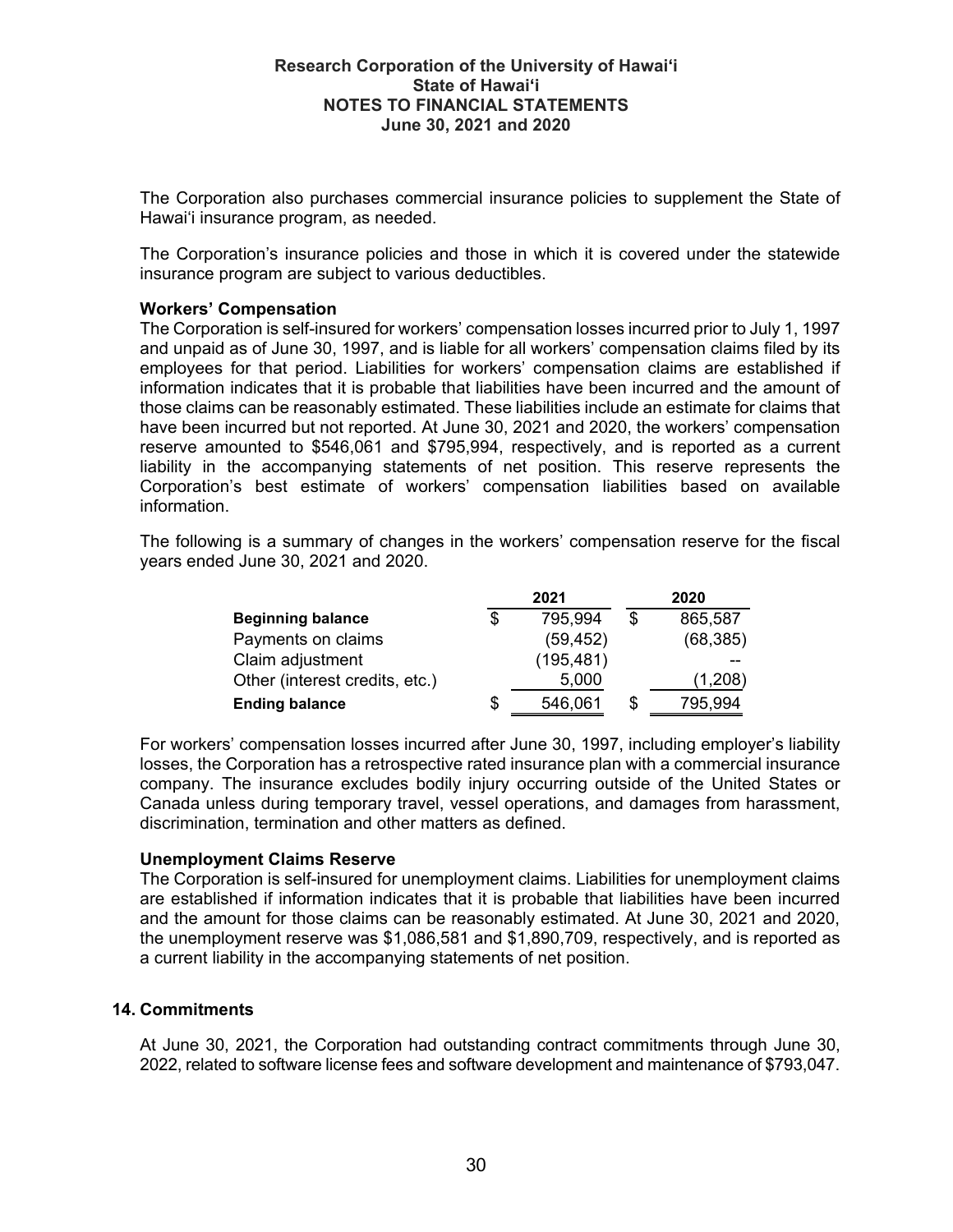## **REQUIRED SUPPLEMENTARY INFORMATION OTHER THAN MANAGEMENT'S DISCUSSION AND ANALYSIS**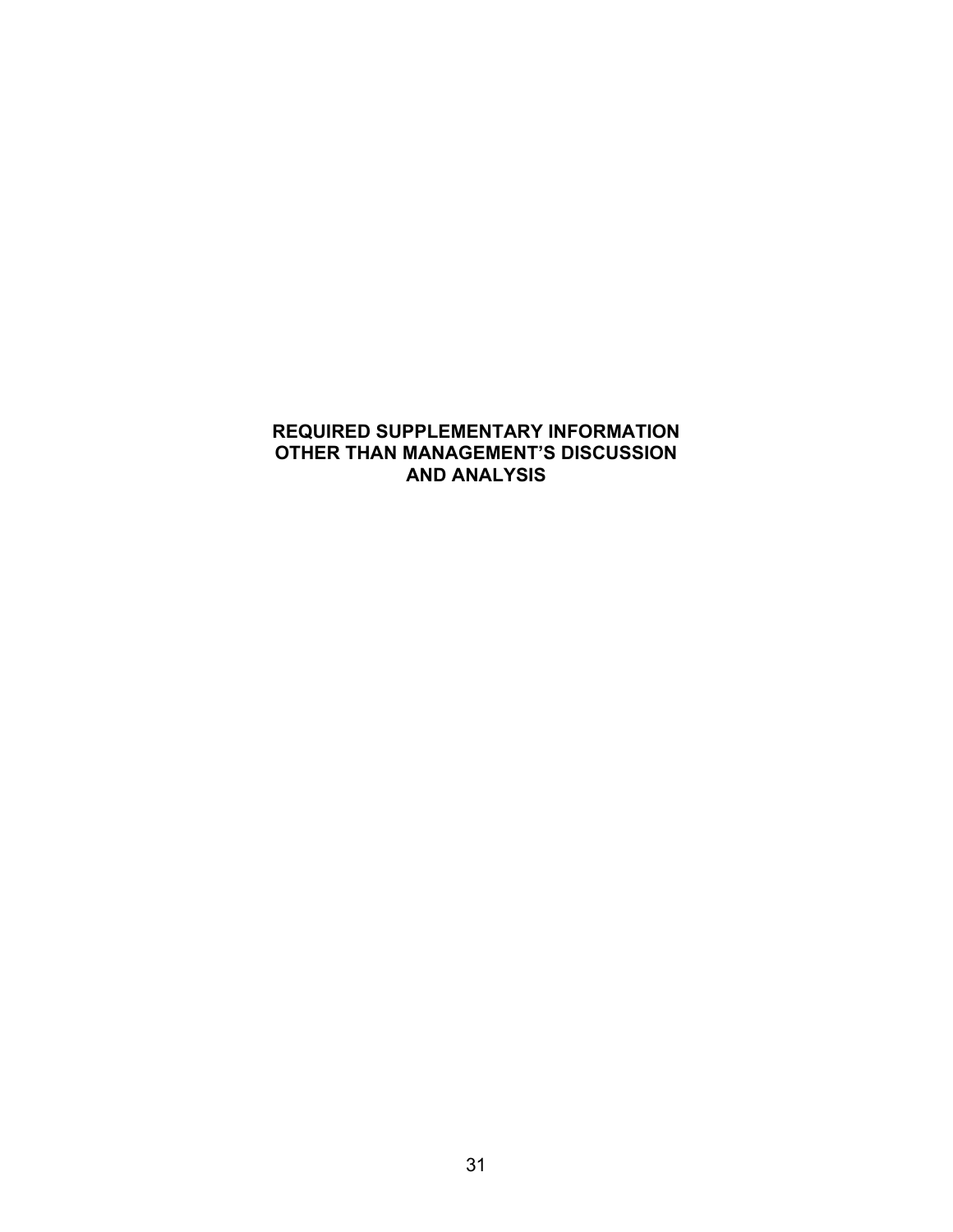### **Research Corporation of the University of Hawaiʻi State of Hawaiʻi SCHEDULE OF CHANGES IN POSTEMPLOYMENT HEALTH CARE AND LIFE INSURANCE BENEFITS LIABILITY AND RELATED RATIOS (UNAUDITED) Years Ended June 30, 2021, 2020, 2019, and 2018**

|                                                                                                                                 | 2021              |    | 2020        |     | 2019        |    | 2018        |
|---------------------------------------------------------------------------------------------------------------------------------|-------------------|----|-------------|-----|-------------|----|-------------|
| Total postemployment health care and<br>life insurance benefits liability                                                       |                   |    |             |     |             |    |             |
| Service cost                                                                                                                    | \$<br>124.671     | \$ | 110.852     | \$  | 89.027      | \$ | 86,413      |
| Interest                                                                                                                        | 74,773            |    | 71.285      |     | 89,798      |    | 87,228      |
| Differences between expected and actual experience                                                                              | (174, 773)        |    | (99,009)    |     | (574,496)   |    |             |
| Changes of assumptions or other inputs                                                                                          | (236, 598)        |    | 186,375     |     | (53, 351)   |    | 81,744      |
| Benefit payments                                                                                                                | (25, 313)         |    | (29,293)    |     | (32,971)    |    | (29, 994)   |
| Net change in total postemployment health care<br>and life insurance benefits liability<br>Total postemployment health care and | (237, 240)        |    | 240,210     |     | (481,993)   |    | 225,391     |
| life insurance benefits liability                                                                                               |                   |    |             |     |             |    |             |
| Beginning of year                                                                                                               | 2,698,904         |    | 2.458.694   |     | 2,940,687   |    | 2,715,296   |
| End of year                                                                                                                     | \$<br>2,461,664   |    | 2,698,904   |     | 2,458,694   | \$ | 2,940,687   |
| Covered-employee payroll                                                                                                        | \$<br>117,945,000 | S. | 112,892,000 | \$. | 110,401,000 | S. | 113,696,000 |
| Total postemployment health care and life insurance<br>benefits liability as a % of covered-employee payroll                    | 2.09%             |    | 2.39%       |     | 2.23%       |    | 2.59%       |

#### **Changes of Assumptions or Other Inputs**

Changes in assumptions or other inputs reflect the effects of changes in the discount rate each period.

The following are the discount rates used in each period:

| 2021 | 2.18% |
|------|-------|
| 2020 | 2.66% |
| 2019 | 2.79% |
| 2018 | 2.98% |
| 2017 | 3.13% |

#### **Notes:**

1) The Corporation funds the postemployment health care and life insurance benefits plan on a pay-asyou-go basis. Accordingly, there are no assets currently accumulated in a trust that may be used to pay benefits at a future date.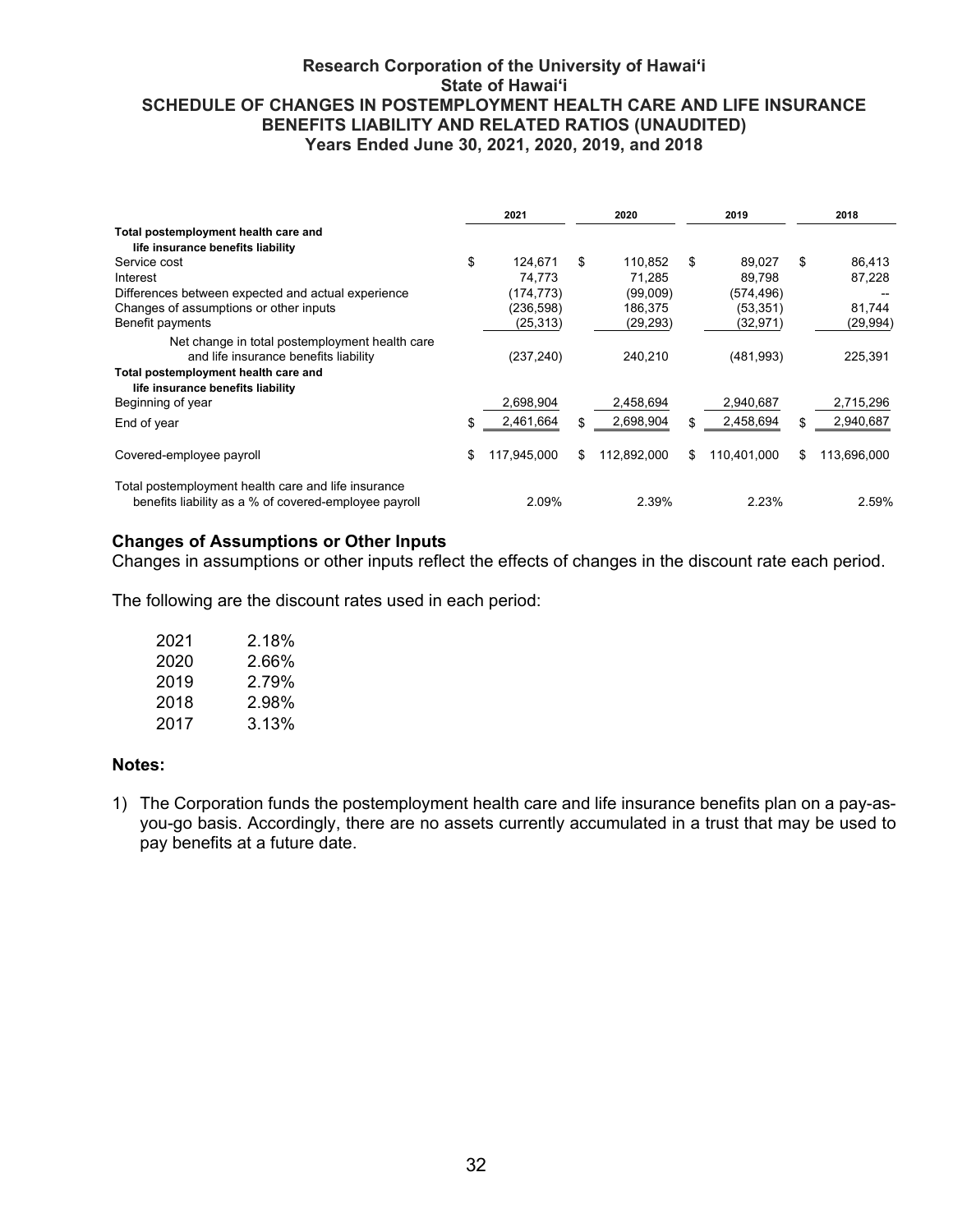# **REPORT ON INTERNAL CONTROL OVER FINANCIAL REPORTING AND ON COMPLIANCE AND OTHER MATTERS**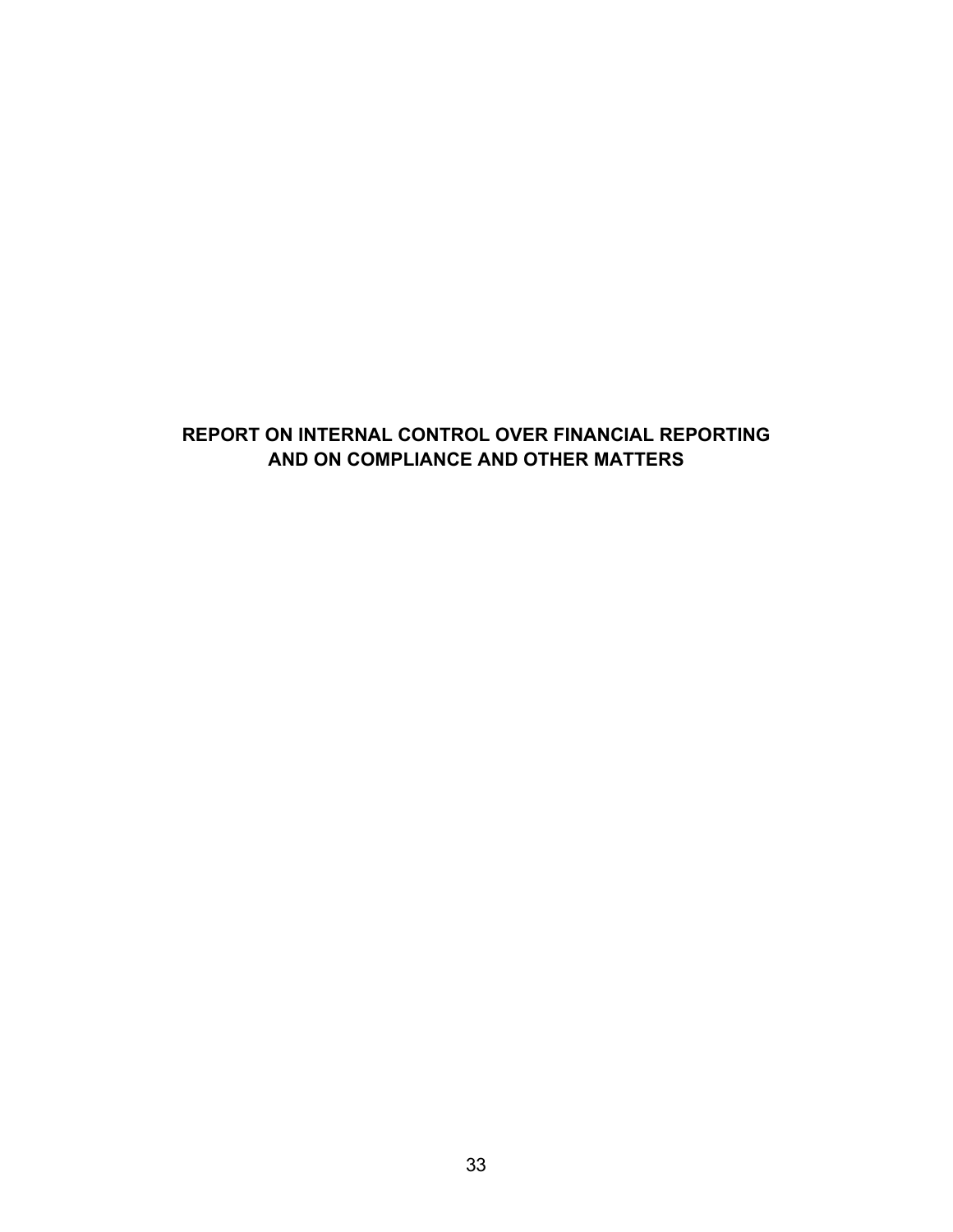

#### **INDEPENDENT AUDITOR'S REPORT ON INTERNAL CONTROL OVER FINANCIAL REPORTING AND ON COMPLIANCE AND OTHER MATTERS BASED ON AN AUDIT OF FINANCIAL STATEMENTS PERFORMED IN ACCORDANCE WITH** *GOVERNMENT AUDITING STANDARDS*

To the Board of Directors of Research Corporation of the University of Hawaiʻi State of Hawaiʻi

We have audited, in accordance with the auditing standards generally accepted in the United States of America and the standards applicable to financial audits contained in *Government Auditing Standards* issued by the Comptroller General of the United States, the financial statements of the Research Corporation of the University of Hawaiʻi, State of Hawaiʻi ("Corporation"), as of and for the fiscal year ended June 30, 2021, and the related notes to the financial statements, which collectively comprise the Corporation's basic financial statements, and have issued our report thereon dated October 28, 2021.

### **Internal Control Over Financial Reporting**

In planning and performing our audit of the financial statements, we considered the Corporation's internal control over financial reporting (internal control) as a basis for designing audit procedures that are appropriate in the circumstances for the purpose of expressing our opinion on the financial statements, but not for the purpose of expressing an opinion on the effectiveness of the Corporation's internal control. Accordingly, we do not express an opinion on the effectiveness of the Corporation's internal control.

A *deficiency in internal control* exists when the design or operation of a control does not allow management or employees, in the normal course of performing their assigned functions, to prevent, or detect and correct, misstatements on a timely basis. A *material weakness* is a deficiency, or a combination of deficiencies, in internal control, such that there is a reasonable possibility that a material misstatement of the entity's financial statements will not be prevented, or detected and corrected on a timely basis. A *significant deficiency* is a deficiency, or a combination of deficiencies, in internal control that is less severe than a material weakness, yet important enough to merit attention by those charged with governance.

Our consideration of internal control was for the limited purpose described in the first paragraph of this section and was not designed to identify all deficiencies in internal control that might be material weaknesses or significant deficiencies. Given these limitations, during our audit we did not identify any deficiencies in internal control that we consider to be material weaknesses. However, material weaknesses may exist that have not been identified.